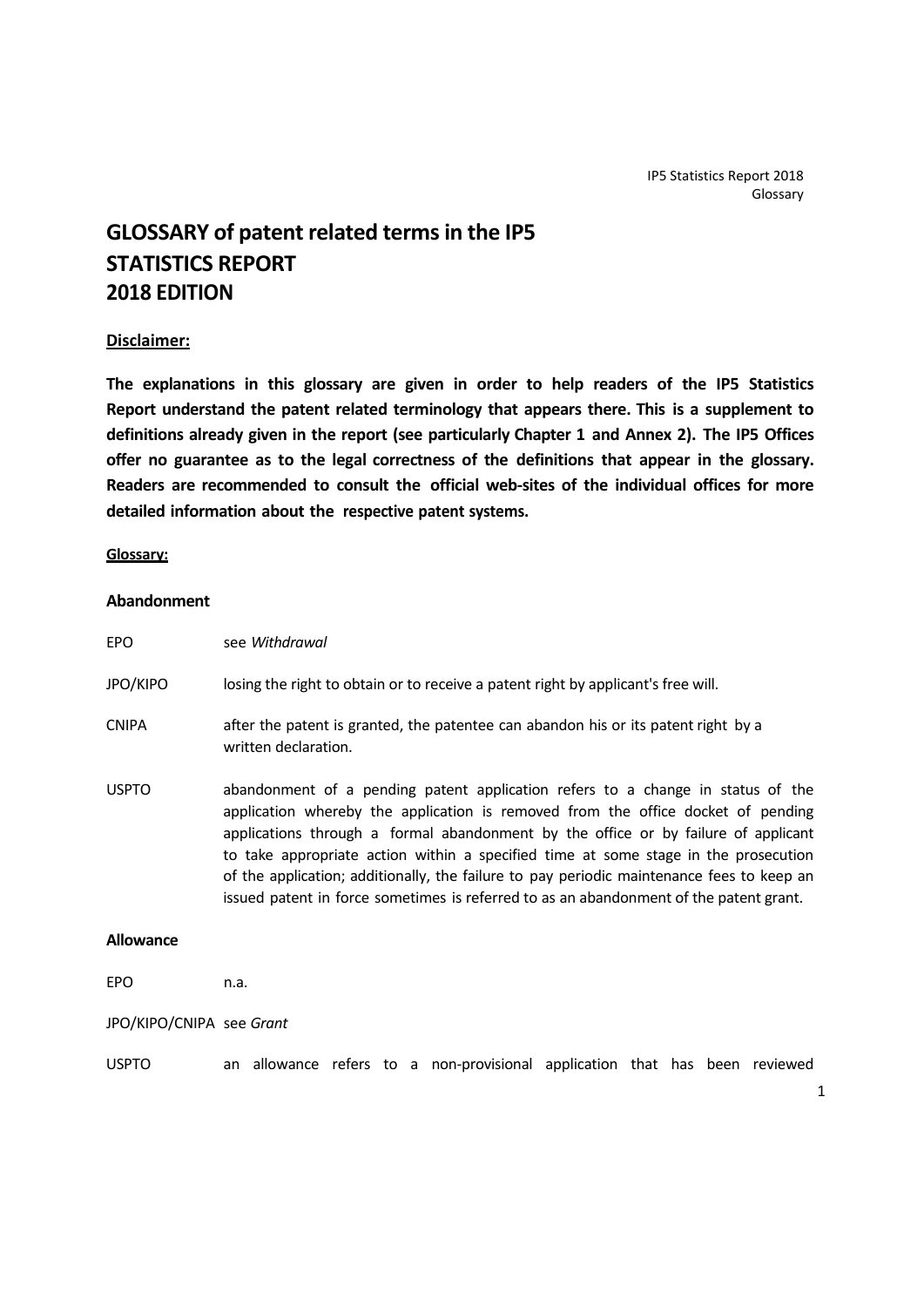(examined) by an examiner who has determined that the whole application meets all formal and substantive (i.e., statutory - novelty and non-obviousness) requirements and that the language of the  $claim(s)$  is enabled by, and finds adequate descriptive support in, the application disclosure as originally filed.

# **Amendment**

the applicant is allowed to make adjustments such as reduction of the scope of right, correction of errors or mistranslations, and clarification of an ambiguous description.

CNIPA the applicant is allowed to make adjustments such as reduction of the scope of right and corrections of errors or mistranslations or clarify an ambiguous description. During the preliminary examination, if an application has defects that can be eliminated through rectifications, the applicant shall rectify the application documents according to the *Notification to Make Rectification* issued by CNIPA.

USPTO see also *Reissued patent*

#### **Amended form**

EPO new version of the patent when the description, claims and/or drawings of a patent are amended after an opposition or an appeal procedure.

JPO/KIPO/CNIPA the documents which reflected amendment.

## **Appeal**

EPO an ex parte appeal is filed against a decision taken by an examining division; an inter partes appeal is filed against a decision taken by an opposition division, where two or more parties are involved;

> there also exist PCT protest (see *PCT protest*) legal, disciplinary appeals, and Appeals before the Enlarged Board (petition for review and referral).

JPO/KIPO procedures to examine and make a decision for appeal or trial when the decision of the examiner is questioned: a) an appeal against examiner's decision of refusal (ex parte), b) an appeal of invalidation when an interested person makes an appeal to invalidate a patent on the basis that the patent lacks patentability (inter partes), c) a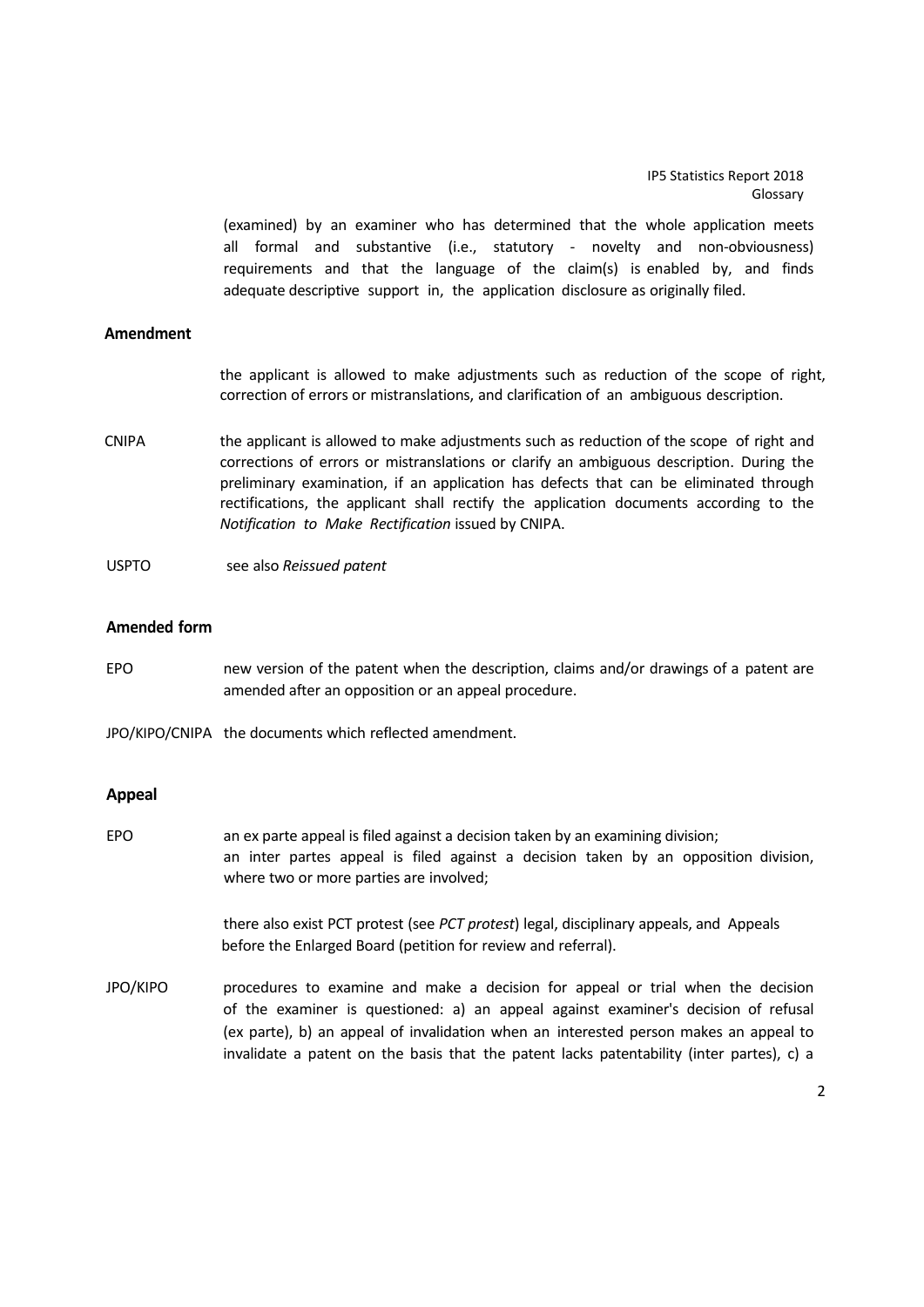trial for correction demanding corrections on scope, description or drawing of claims after grant (ex parte).

- CNIPA CNIPA has reexamination and invalidation procedures. Where an applicant for patent is not satisfied with the decision of the CNIPA rejecting the application, the applicant may, within three months from the date of receipt of the notification, request the Patent Reexamination Board to make a reexamination. Where any entity or individual considers the grant of a patent right is not in conformity with the relevant provisions of the Patent Law, it or he may request the Patent Reexamination Board to declare the patent right invalid.
- USPTO an appeal refers to a process for reviewing a decision affecting patentability, as made during the examination process; every applicant, any of whose claims have been twice rejected, may appeal the decision of the examiner to the Board of Patent Appeals and Interferences by filing a notice of appeal accompanied by the fee within a specified time period. Appeals may also be made in reexamination proceedings. In an ex parte reexamination, an appeal is taken against a decision made by a primary examiner to reject one or more claims. In an inter partes reexamination, an appeal may be requested by a third party on any proposed ground of rejection not adopted by an examiner. Third party requesters may also be a party to any patent owner appeal.

Beginning in September 16, 2012, *inter partes* reexamination was replaced by *inter partes* review which is conducted at the Patent Trial and Appeal Board (Board). An appeal may be taken by petitioner to the United States Court of Appeals for the Federal Circuit (CAFC) once the Board issues a final written decision.

# **Applicant**

| EPO          | the natural or legal person filing the patent application.                                                                       |
|--------------|----------------------------------------------------------------------------------------------------------------------------------|
| JPO/KIPO     | the inventor or the natural or legal person who has been assigned the right of filing a<br>patent application from the inventor. |
| <b>CNIPA</b> | the natural person or entity filing the patent application.                                                                      |
| USPTO        | the legal entity applying for a patent; prior to the adoption of AIA, the applicant                                              |

always consisted of the name or names of the actual inventor or inventors.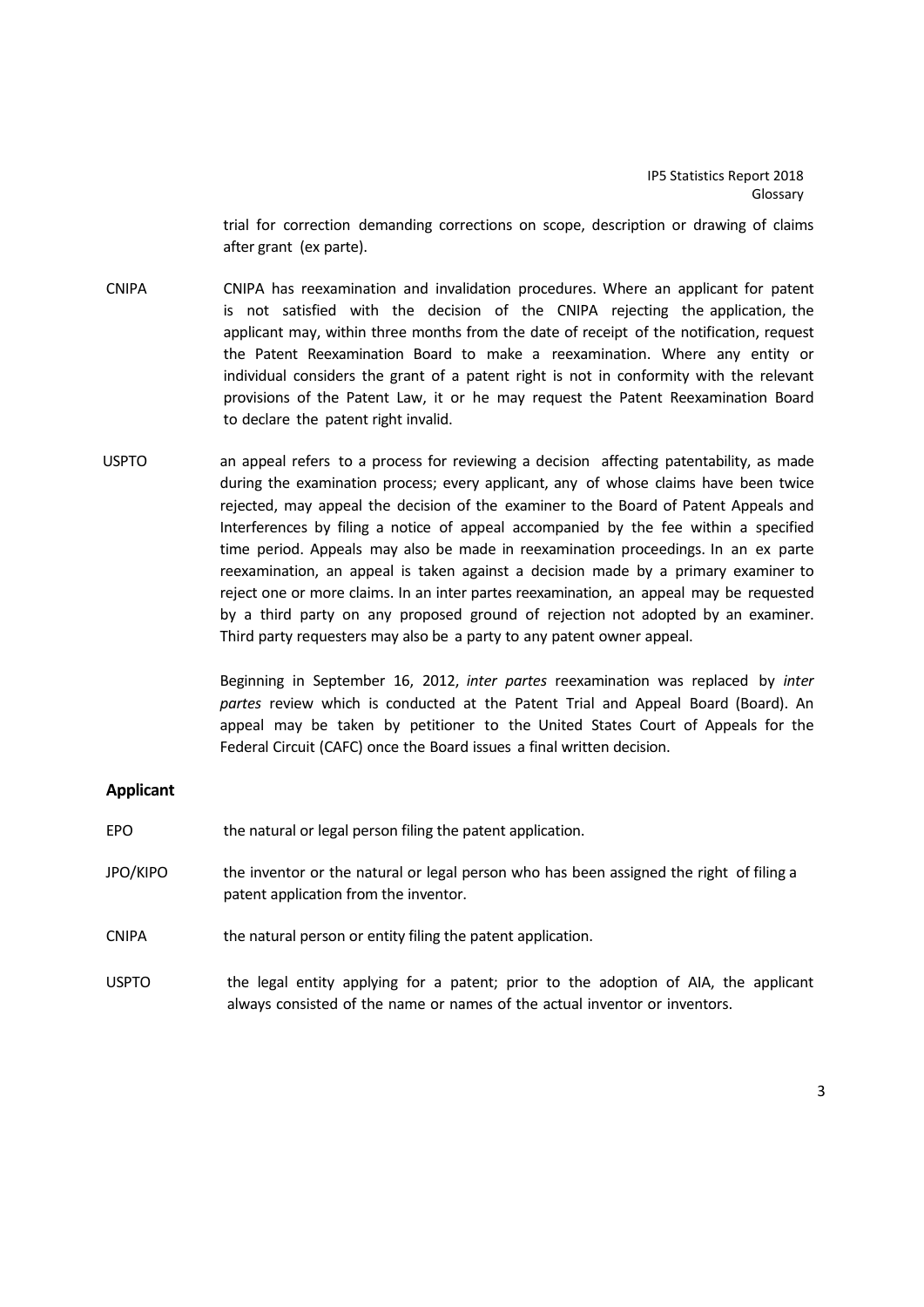**Claim**

- EPO/CNIPA defines the matter for which protection is sought in a clear and concise way supported by the general description.
- JPO/ KIPO refers to each item describing the invention to be protected in the scope of claims; multiple listing is permitted including statements of various facets of the identical same invention and of related inventions. Each statement in claims has an effect on independent patent right.
- USPTO a portion of the patent or application particularly pointing out and distinctly claiming the subject matter which the applicant regards as his invention or discovery. Each claim must conform to the invention as set forth in the specification and the terms and phrases used in the claims must find clear support or antecedent basis in the description so that the meaning of the terms in the claims may be ascertainable by reference to the description.

# **Collaborative Search Pilot (CSP)**

CSP provides those cross‐filing their patent applications internationally with search results from multiple Offices early in the examination process so the applicant can determine their next steps in patent prosecution. CSP is designed to accelerate examination and provide the applicant with more comprehensive prior art by combining the search expertise of examiners at the USPTO and JPO or KIPO before issuing an office action in the patent application. The USPTO will consider partner Office's references in the First Action on the Merits (FAOM) to reduce the applicant's IDS burden.

## **Common citation document**

EPO this creates a list of patent applications which constitute a simple patent family, and a list of citations (from the search report and from the applicant) is arranged on screen together with their corresponding patent applications.

#### **Converted Application**

JPO a converted application is an application which is filed by mutually converting a form of application among patent, utility model, and design applications under certain conditions.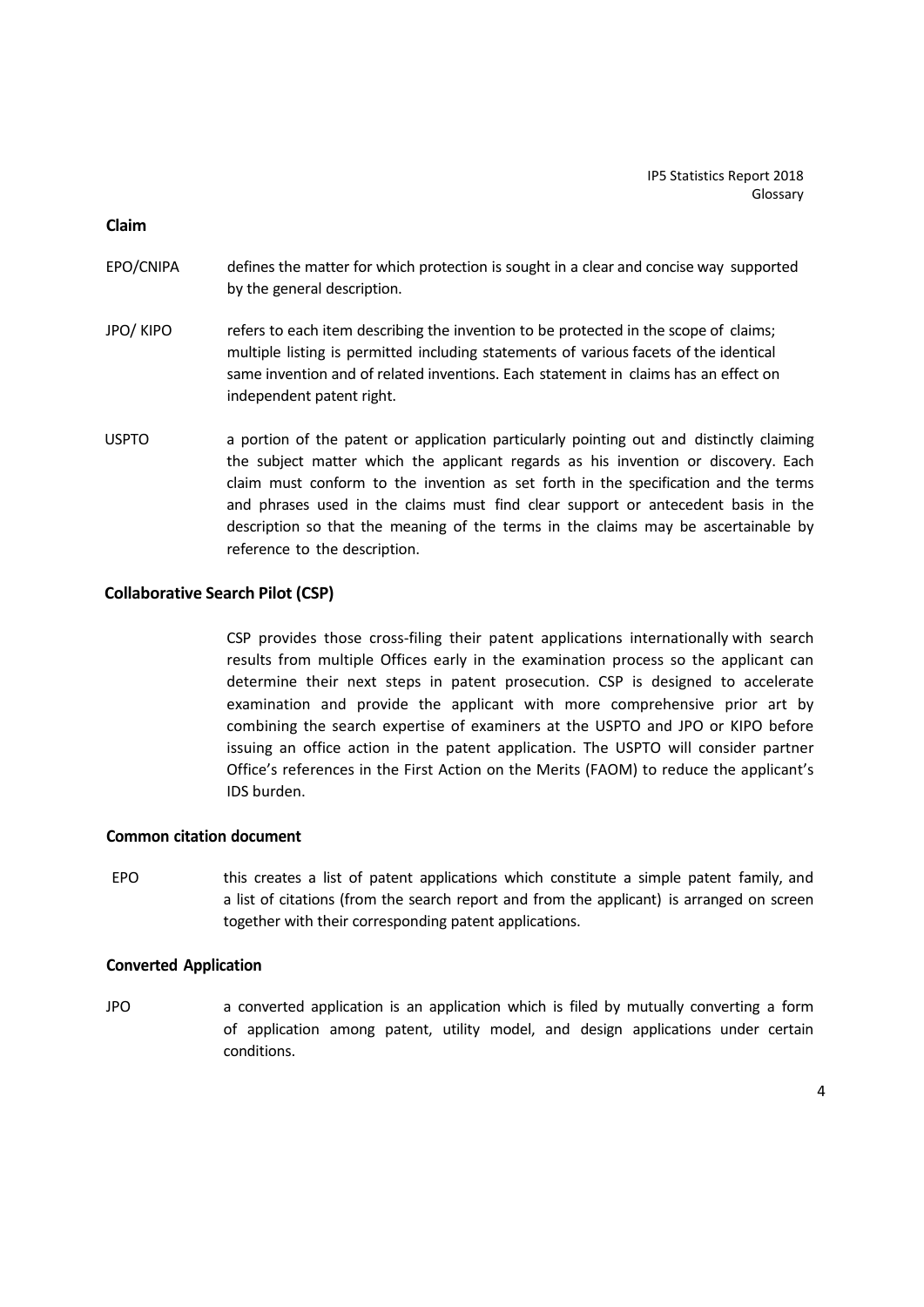KIPO **a** patent applicant may convert an application for utility model registration to a patent application within the scope of matters stated in the description or drawing initially attached to the patent application.

# **Cooperative Patent Classification (CPC)**

CPC is the product of a joint partnership between USPTO and EPO to develop a common, internationally compatible classification system for technical documents used in the patent granting process that incorporates the best classification practices from both offices. CPC includes approximately 250,000 classification symbols and is compatible with the International Patent Classification (IPC) system. CPC thus enables examiners and patent users worldwide to conduct searches by accessing patent document collections classified with a finer granularity. See also *IPC*. http://www.cooperativepatentclassification.org/

# **Deferred Examination**

KIPO a system by which an applicant can ask for examination to take place at a date not less than 18 months after the date of the examination request and not more than three years after the filing date.

#### **Design patent**

- CNIPA any new design of the shape, the pattern, or their combination, or the combination of the color with shape or pattern, of a product, which creates an aesthetic feeling and is fit for industrial application.
- USPTO legal protection that may be granted for a new, original, and ornamental design embodied in or applied to an article of manufacture.

#### **Designation**

an indication of the contracting state or regional office in which protection for the invention is desired (for a regional application or for an international application).

#### **Euro‐direct filing**

EPO a patent application filed directly with the European Patent Office under the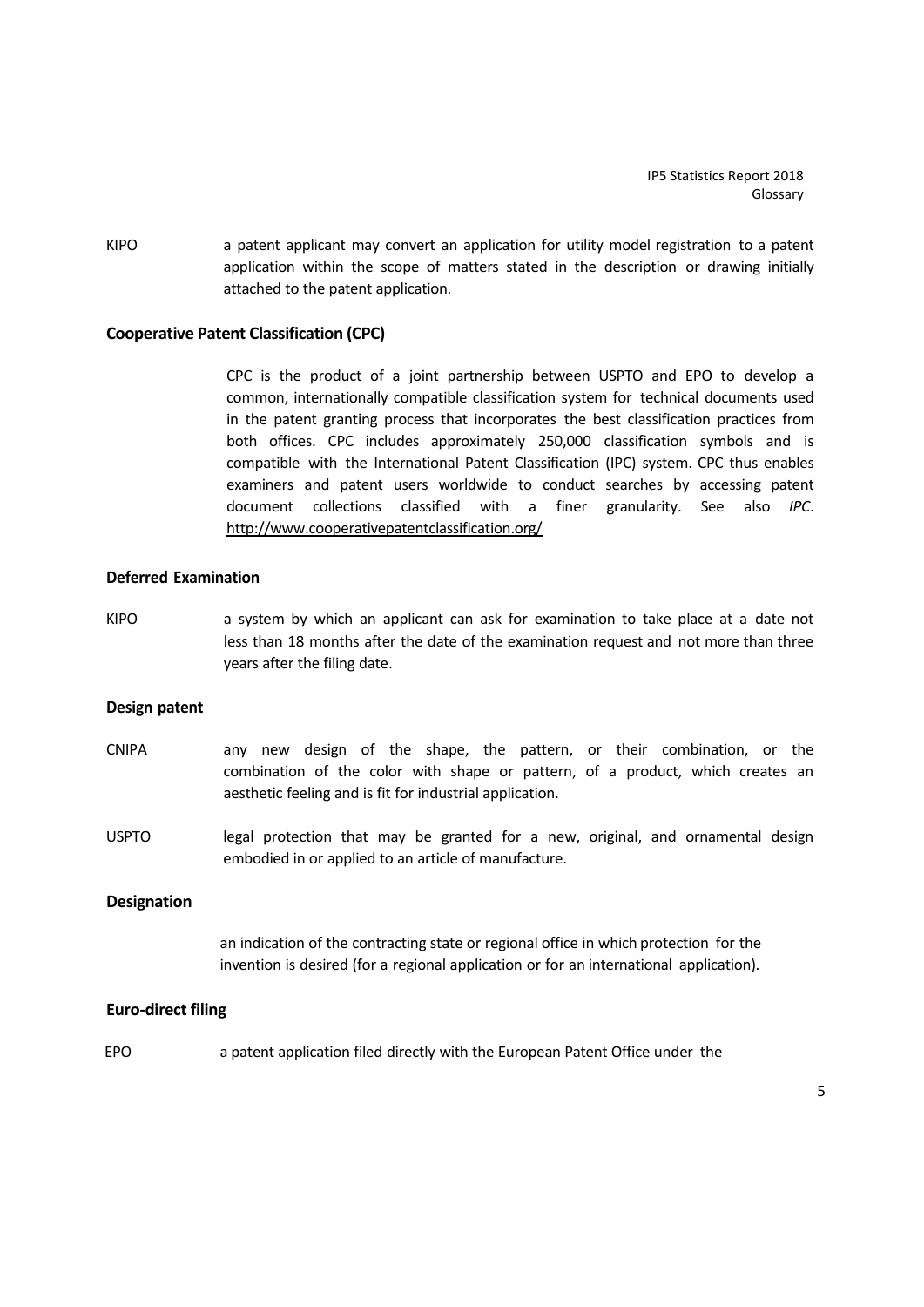European Patent Convention.

## **Divisional Application**

EPO the usual reason for filing a European divisional application is that the parent application does not satisfy the requirements as to unity of invention and the applicant is not content with limiting it.

> A divisional application may be filed only for subject-matter which does not extend beyond the content of the parent application as filed. If it complies with this provision and with the formal requirements for according a date of filing, it is deemed to have the same date of filing and priority date as the parent application.

> All the states designated in the parent application at the time of filing of the divisional application are deemed to be designated in the latter. However, contracting states the designations of which have been withdrawn or are deemed to be withdrawn in respect of the parent application at the time of filing the divisional application cannot be designated in respect of the divisional application. The same applies to extension and validation states.

- JPO divisional application(s) is/are one or more new patent application(s) which is/are filed by dividing a part of the patent application that includes two or more inventions under certain conditions.
- KIPO a divisional application is filed to divide a patent application (known as the parent application) into two or more applications.
- USPTO a later application for an independent or distinct invention that is carved out of a pending application; it discloses and claims only subject matter disclosed in the earlier or parent application and is sometimes referred to as a "*division*."

## **Documentation Database (DOCDB)**

a reference database that contains records for all worldwide patent publications, as far as data are made available. In most patent offices, there is a publication of the application followed by a publication of the grant (if any). Other special publications also appear. DOCDB is maintained by the EPO.

## **Early certainty for search**

EPO the aim to produce a search report with a written opinion on patentability within six months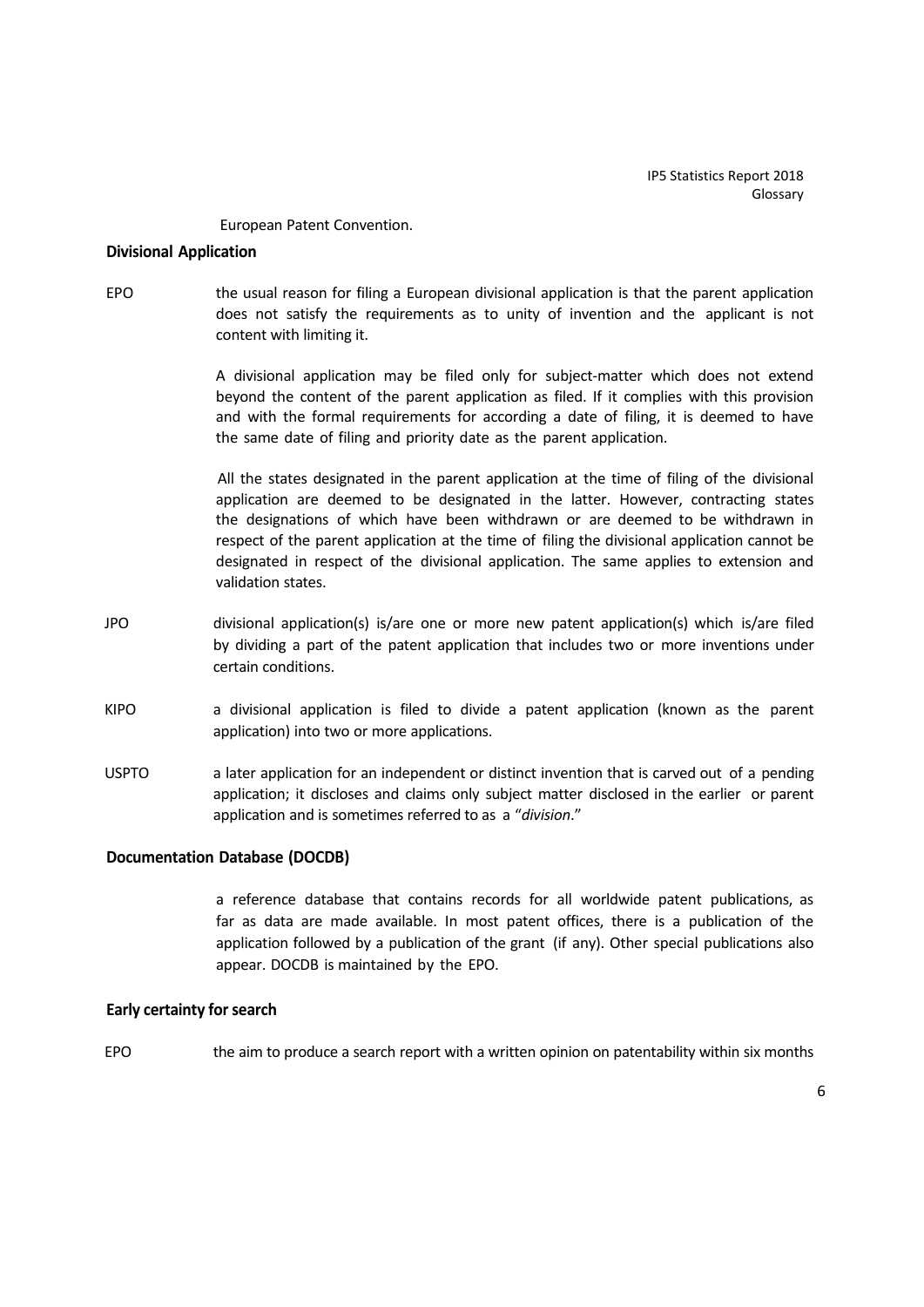from filing, to increase legal certainty for applicants.

## **EPC contracting states**

EPO European states parties to the European Patent Convention and therefore members of the European Patent Organization. (See also *European Patent Convention*). These states have agreed that patents granted by the European Patent Office have the same effects as national patents.

#### **Euro‐PCTapplication–regionalphase**

EPO a PCT application for which the European Patent Office is designated and the applicant has made an explicit request to the European Patent Office for processing the application by that Office under the European Patent Convention, and fulfilled the requirements in the PCT Article 22(1) or Article 39(1).

#### **EuropeanPatent Convention (EPC,EPC 2000)**

EPO in 1973, the European Patent Convention (that applies in 38 EPC *contracting states* as of 31 December 2015) established the European Patent Organization that enables patent applicants to obtain a patent in some or all of the contracting states by the means of a single procedure. A revised version of the convention (EPC 2000) entered into force on December 13th, 2007.

#### **European Patent Office (EPO)**

one of the two organs of the European Patent Organization, it grants European patents for the *EPC contracting states*.

#### **European Procedure**

EPO a patent process involving the European Patent Office.

#### **European search**

EPO search carried out by the European Patent Office on an application for a Direct European filing. This also contains a written opinion on patentability. See *Search report*.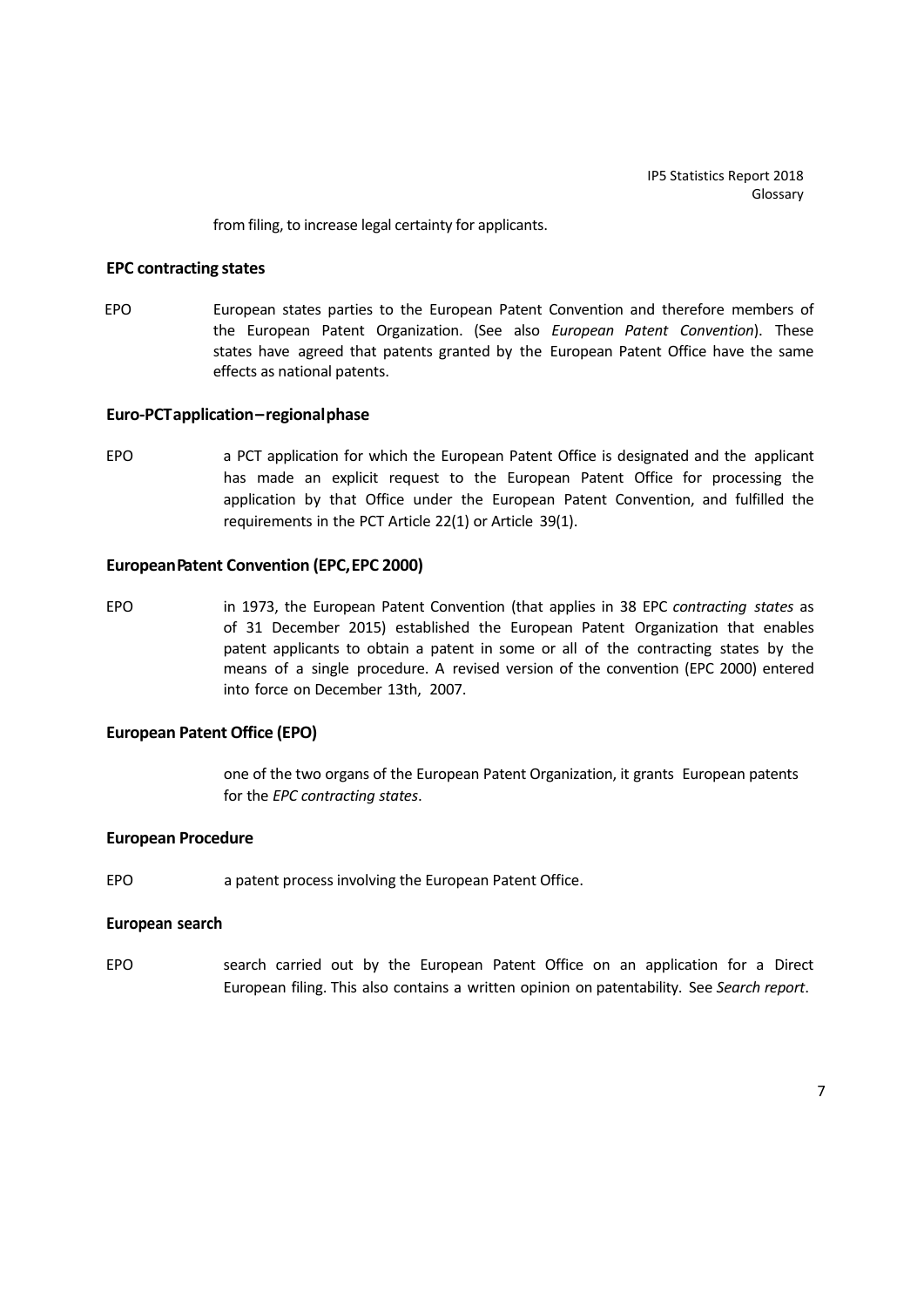#### **Examination**

- EPO the European Patent Office conducts substantive examination on European patent applications on written request after the search has been completed.
- JPO/KIPO/CNIPA on a request for examination within three years for the JPO, KIPO and the CNIPA after filing date, a patent examiner examines the patent application on novelty, inventive step, utility and so on (substantive examination).
- USPTO the thorough study of an application (which includes the claimed invention) including a thorough investigation (search) of the available prior art relating to the subject matter of the claimed invention. The examination is complete with respect both to compliance of the application with the applicable statutes and rules and to the patentability of the invention as claimed, as well as with respect to matters of form, unless otherwise indicated.

#### **Field of technology**

refers to a field of technology identified in the WIPO technology concordance table that links the International Patent Classification (IPC) symbols with thirty-five fields of technology. See also *International Patent Classification*.

#### **Final action**

- EPO the last decision taken by the examining division in the European granting procedure, meaning either to refuse or to propose to grant the patent application.
- JPO/KIPO the final decision taken by a patent examiner meaning to grant or to refuse the patent application. Disposal of withdrawal or abandonment of the patent application is also included.
- CNIPA the final decision taken by a patent examiner meaning to grant or to refuse the patent application. Disposal of withdrawal of the patent application is also included.
- USPTO an office action based upon the second or any subsequent examination or consideration by an examiner that closes the prosecution of a non‐ provisional patent application.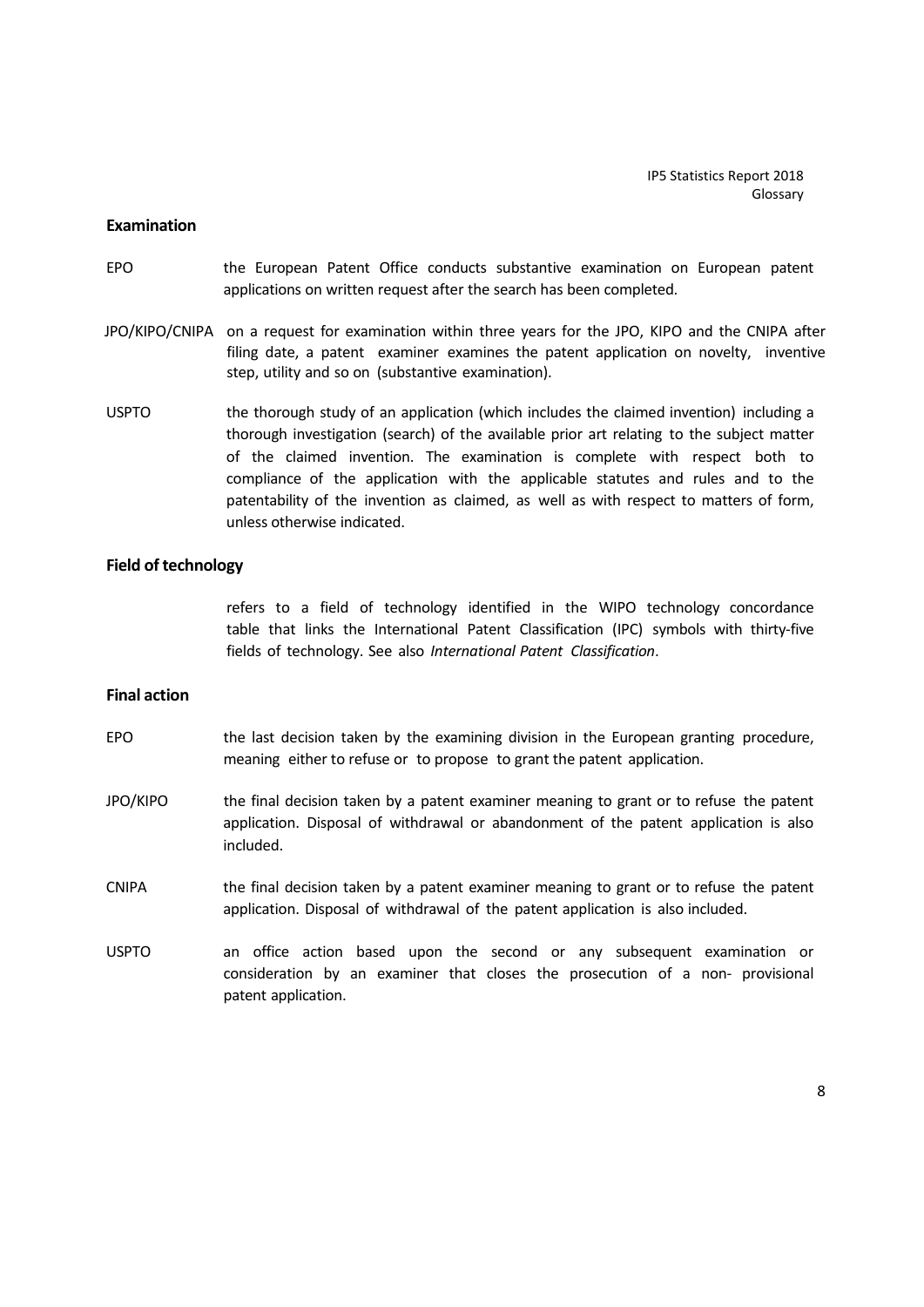## **First office action**

- EPO first communication of the examiner to the applicant on patentability during the granting procedure.
- JPO/KIPO/CNIPA the notification of the first examination result after the request for examination including reasons for refusal or granting a patent.
- USPTO an office action based upon the first examination of the non‐provisional application by an examiner.

#### **Five blocs patent family**

see *IP5 patent family*

# **Five Offices**

the European Patent Office, the Japan Patent Office, the Korean Intellectual Property Office, the State Intellectual Property Office of the People's Republic of China, and the United States Patent and Trademark Office.

# **Four blocs patent family**

a Four blocs patent family is part of a filtered subset of patent families for which there is evidence of patenting activity in all the Four blocs (EPC states, Japan, R. Korea, and the U.S.).

# **Four Offices**

the European Patent Office, the Japan Patent Office, the Korean Intellectual Property Office, and the United States Patent and Trademark Office.

# **Four Office Statistics Report**

see *IP5 Statistics Report*

# **Global dossier**

see *IP5 Global Dossier*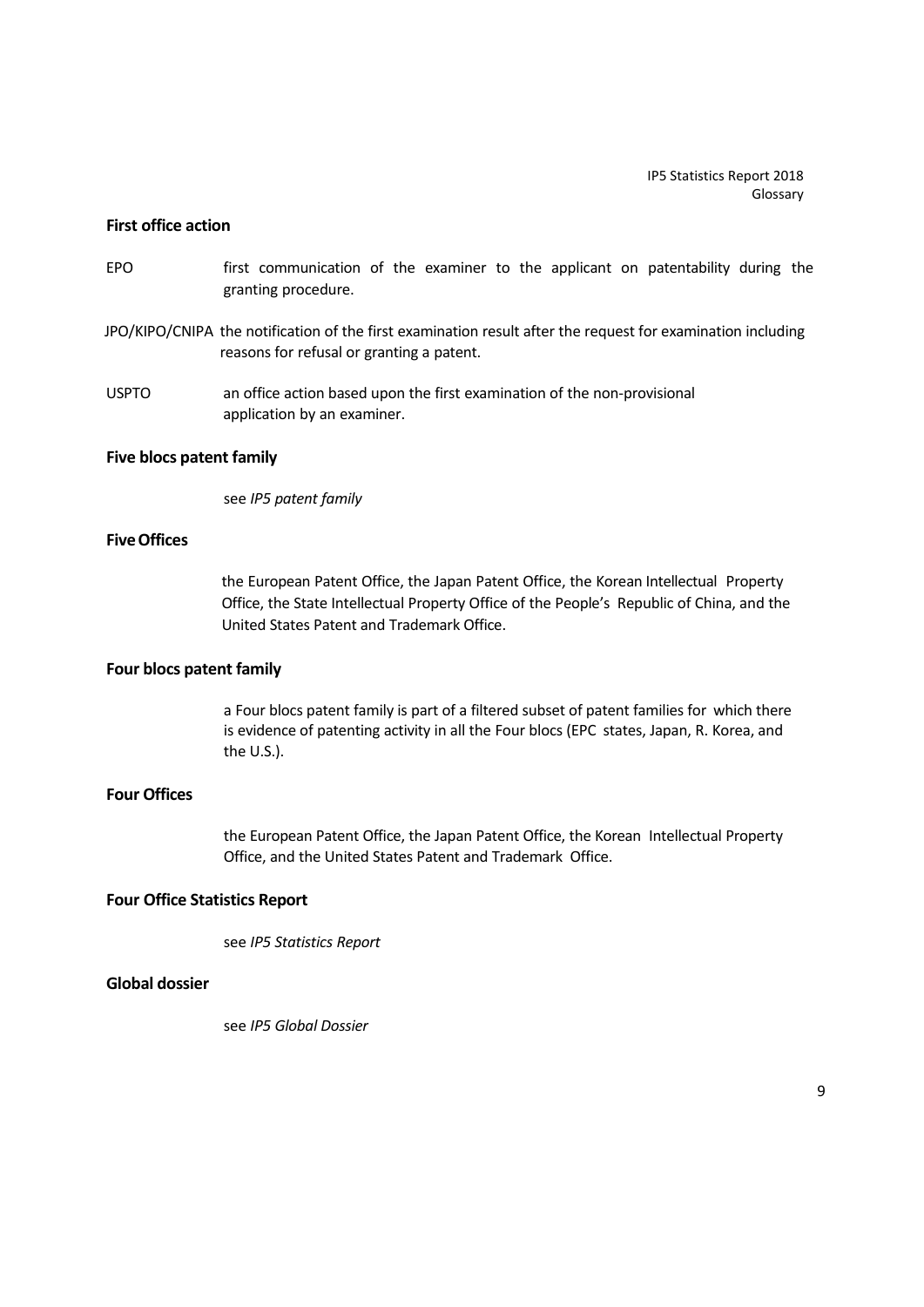## **Grant**

see *Patent granted*

## **Industrial applicability**

- EPO is fulfilled for any patent application if it can be made or used in any kind of industry, including agriculture.
- JPO/ KIPO means that the invention itself is industrially exploitable.
- USPTO see *Utility*

# **Industrial Design Five (ID5)**

the Industrial Design 5 is a partnership of the five largest design patent offices, which includes the USPTO, CNIPA, European Union Intellectual Property Office (EUIPO), JPO, and KIPO. The goal of ID5 is to improve consistency in registration policies for industrial designs and to facilitate progress on a range of matters that global stakeholders would like to see addressed. This goal is achieved through collaboratively working on various industrial design based projects.

## **International Finance Reporting Standards(IFRS)**

EPO accounting standards that are designed as a common global language for business affairs so that company accounts are understandable and comparable across international boundaries. They are a consequence of growing international shareholding and trade and are particularly important for companies that have dealings in several countries. They are also applicable in the public sector, so can be used by patent offices. Some other accounting standards that have been used in the public sector are converging with IFRS.

# **Intellectual property (IP)**

creations of the mind: inventions, literary and artistic works, and symbols, names, images, and designs used in commerce.

Intellectual property is divided into two categories: Industrial property, which includes inventions (patents), trademarks, industrial designs, and geographic indications of source; and Copyright, which includes literary and artistic works such as novels, poems and plays, films, musical works, artistic works such as drawings, paintings,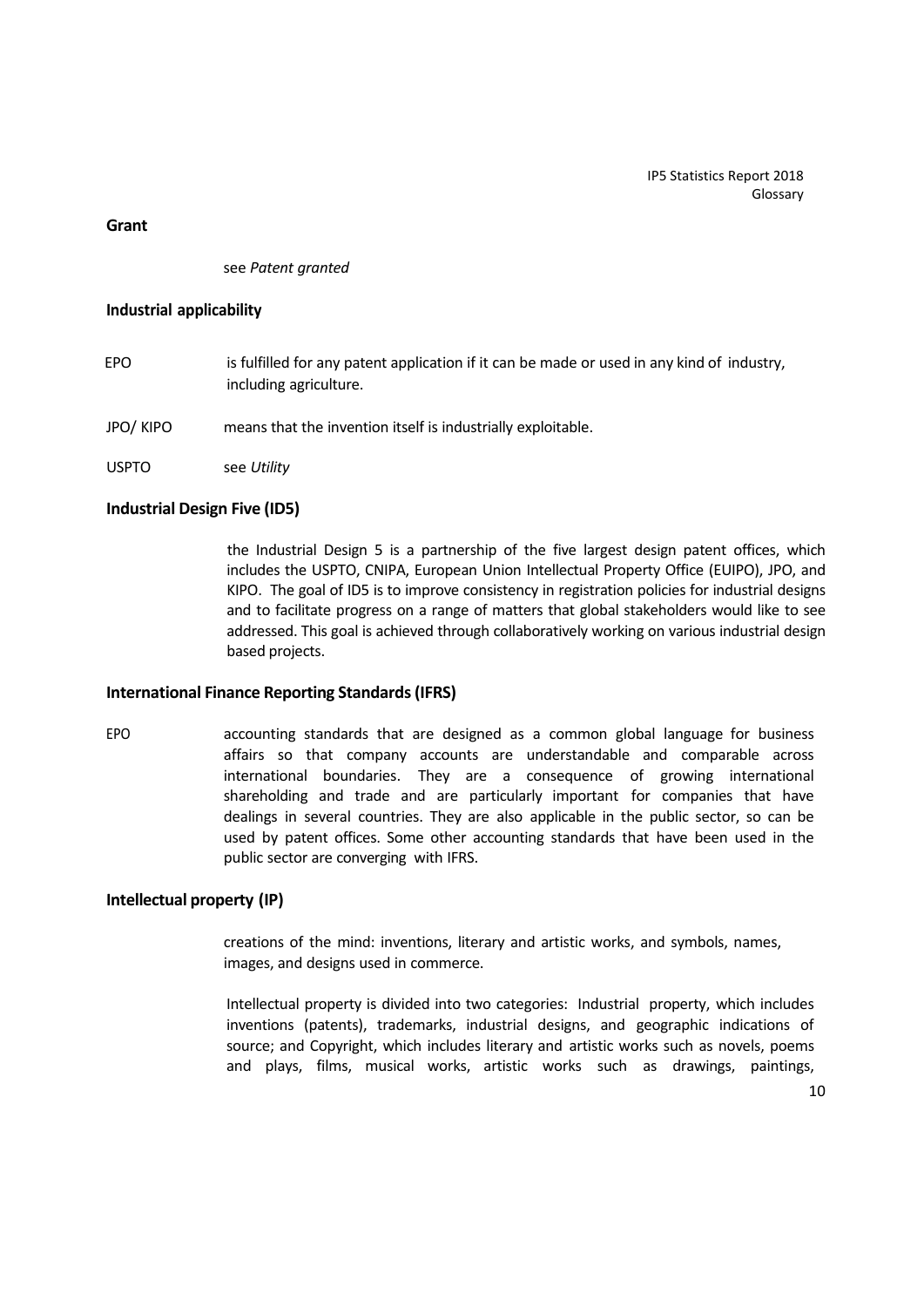> photographs and sculptures, and architectural designs. Rights related to copyright include those of performing artists in their performances, producers of phonograms in their recordings, and those of broadcasters in their radio and television programs.

#### **International application**

# see *PCT application* **International Patent Classification (IPC)**

the IPC "is a hierarchical classification system used primarily to classify and search patent documents (patent applications, specifications of granted patents, utility models, etc.) according to the technical fields to which they pertain. It therefore serves as an instrument for an orderly arrangement of the patent documents, a basis for selective dissemination of information and a basis for investigating the state of the art in given fields of technology." There are eight major technology sections which are further broken down into about 70,000 subdivisions. http://www.wipo.int/classifications/ipc/en/

#### **International phase**

the procedure where a PCT international application is processed under the PCT by the International Authorities (the Receiving Office, the International Bureau, the International Searching Authority, and upon the applicant's request, the International Preliminary Examining Authority).

#### **International Preliminary Examination (IPE)**

the (optional) examination for PCT international applications carried out by a competent International Preliminary Examining Authority, leading to the establishment of a report indicating whether the subject matter claimed in the application meet the requirements of novelty, inventiveness, and industrial applicability.

#### **International Preliminary Examining Authority (IPEA)**

the national or regional patent offices that are designated by the PCT Assembly for carrying out the international preliminary examination. Each receiving office should specify at least one International Preliminary Examining Authority that is competent for the applications filed with that office.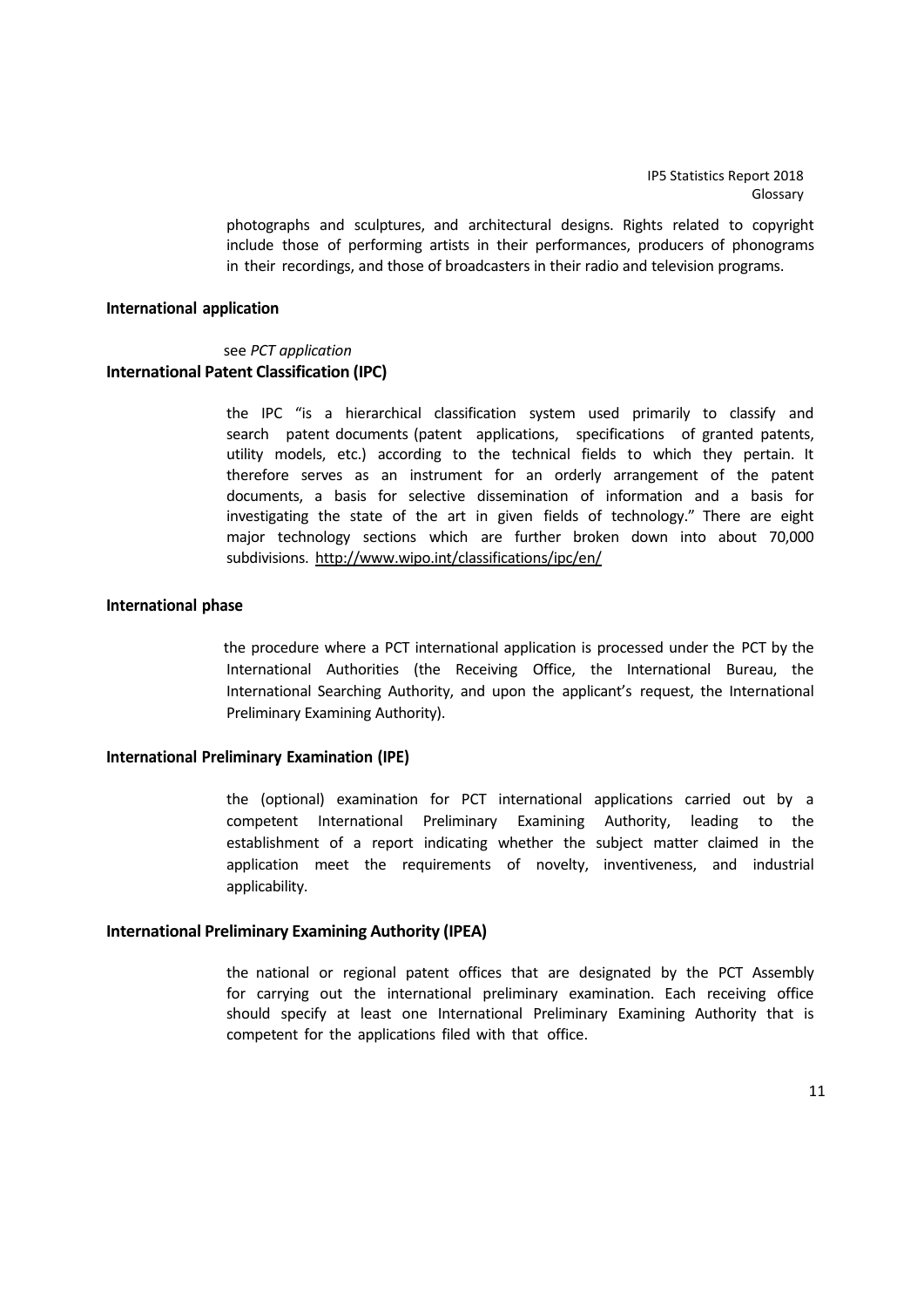#### **International preliminary report on patentability (IPRP)**

a preliminary non‐binding opinion established by an IPEA at the request of the applicant, on whether the claimed invention appears to be novel, to involve an inventive step (is not obvious) and to be industrially applicable. Prior to January 1, 2004, this report was known as the "*International Preliminary Examination Report*."

#### **International Search**

see *PCT international search*

## **International Searching Authority (ISA)**

the national or regional patent offices that are designated by the PCT Assembly for carrying out the PCT international search. Each receiving office should specify at least one International Searching Authority that is competent for the applications filed with that office.

#### **International Search Report**

the report established as the result of the PCT international search listing all relevant documents and other types of disclosures that may affect the patentability of the claims in the PCT international application. For international applications filed on or after January 1, 2004, the report is accompanied by a written opinion established by the same Searching Authority indicating whether the subject matter claimed in the application meets the requirements of novelty, inventiveness, and industrial applicability.

# **Invalidation**

CNIPA where, starting from the date of the announcement of the grant of the patent right, any entity or individual considers the grant of the said patent right is not in conformity with the relevant provisions of the Patent Law, it or he may request the Patent Reexamination Board to declare the patent right invalid. The Patent Reexamination Board shall examine the request for invalidation of the patent right promptly, make decision on it and notify the person who made the request and the patentee. The decision declaring the patent right invalid shall be registered and announced by the CNIPA.

#### **Inventive step**

EPO/JPO/KIPO an invention shall be considered as involving an inventive step if, having regard to the state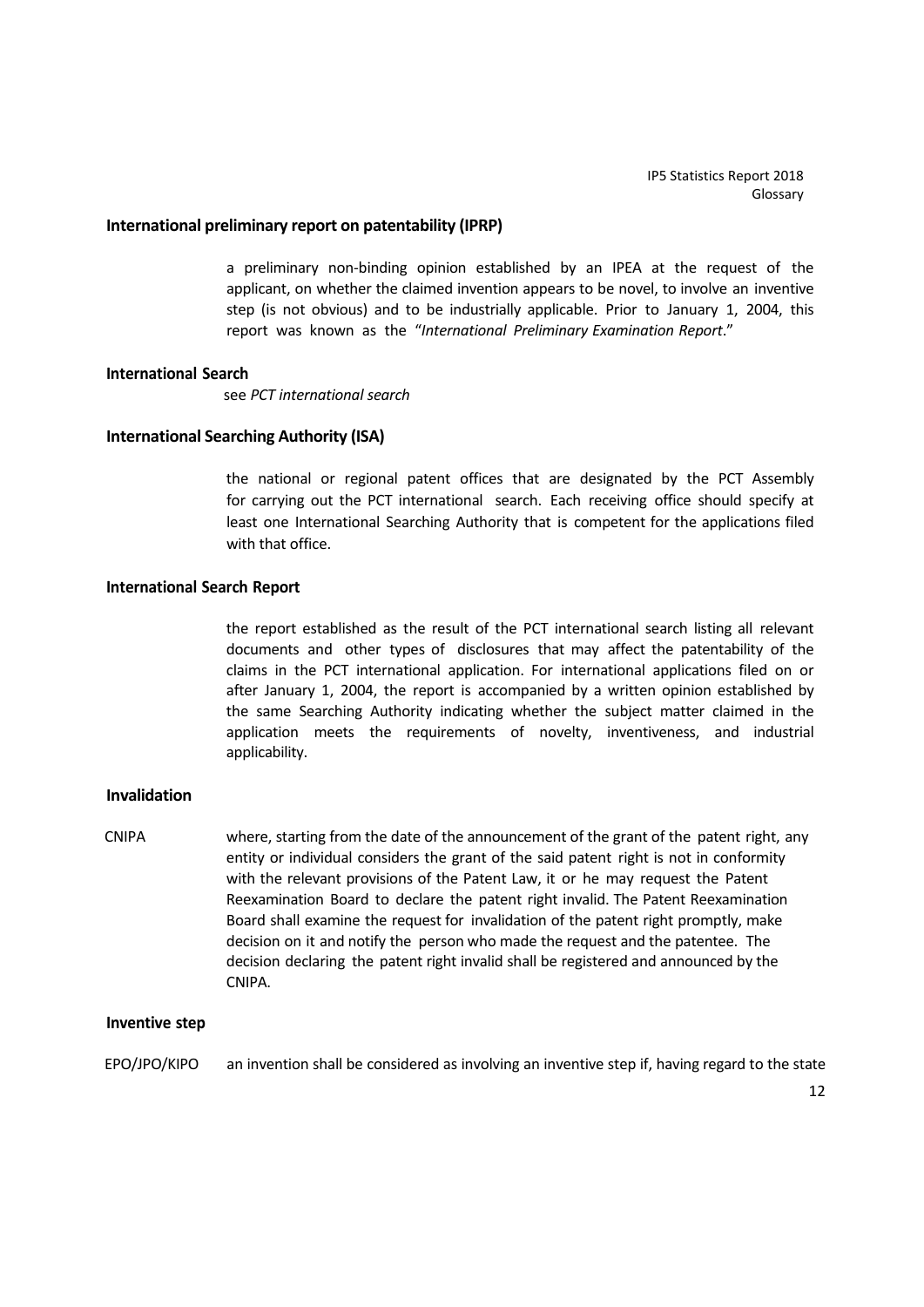of the art, it is not obvious to a person skilled in the art.

- CNIPA as compared with the prior art, the invention has prominent substantive features and represents a notable progress and the utility model has substantive features and represents progress.
- USPTO the equivalent term is non-obviousness and it is a requirement for patentability. This means that the available prior modification of the available prior art must be one which would not have been obvious to one of ordinary skill in the art at the time the invention was made. For applications filed on or after March 16, 2013 containing a claim having an effective filing date that is on or after March 16, 2013, the time frame for this inquiry will be before the effective filing date of the claimed invention.

# **IP5 Global Dossier**

a set of services that are being developed from an IP5 their vision for retrieval of patent information and for patent prosecution at the IP5 level. Tools are provided to retrieve information about patents at an IP5 level (for example dossier content of an entire family of applications from a single source) and to develop approaches to allow simplified subsequent filing of applications at other IP5 Offices.

In 2014, the first Global Dossier public service for file wrapper viewing was delivered by the EPO with the support of CNIPA. By the end of 2015, all IP5 Offices were providing file wrapper data in a standardized format allowing the viewing of all IP5 file wrapper documents from any one IP5 Office.

Further developments that are being pursued are: These include: alerting (EPO led): delivering file change information at IP5 patent family level; XML (JPO led): providing applicants with documents in XML format; applicants name standardization (KIPO led): standardizing applicants' names for better prior art searches and improved patent file administration; legal status (CNIPA led): providing legal status at IP5 level; inter office document sharing (USPTO led): seamless exchange of forms between Offices for given business processes.

See http://www.fiveipoffices.org/activities/globaldossier.html

#### **IP5 Offices cooperation**

an initiative that was started in 2007, involving the world's five largest patent offices – the European Patent Office, the Korean Intellectual Property Office, the Japan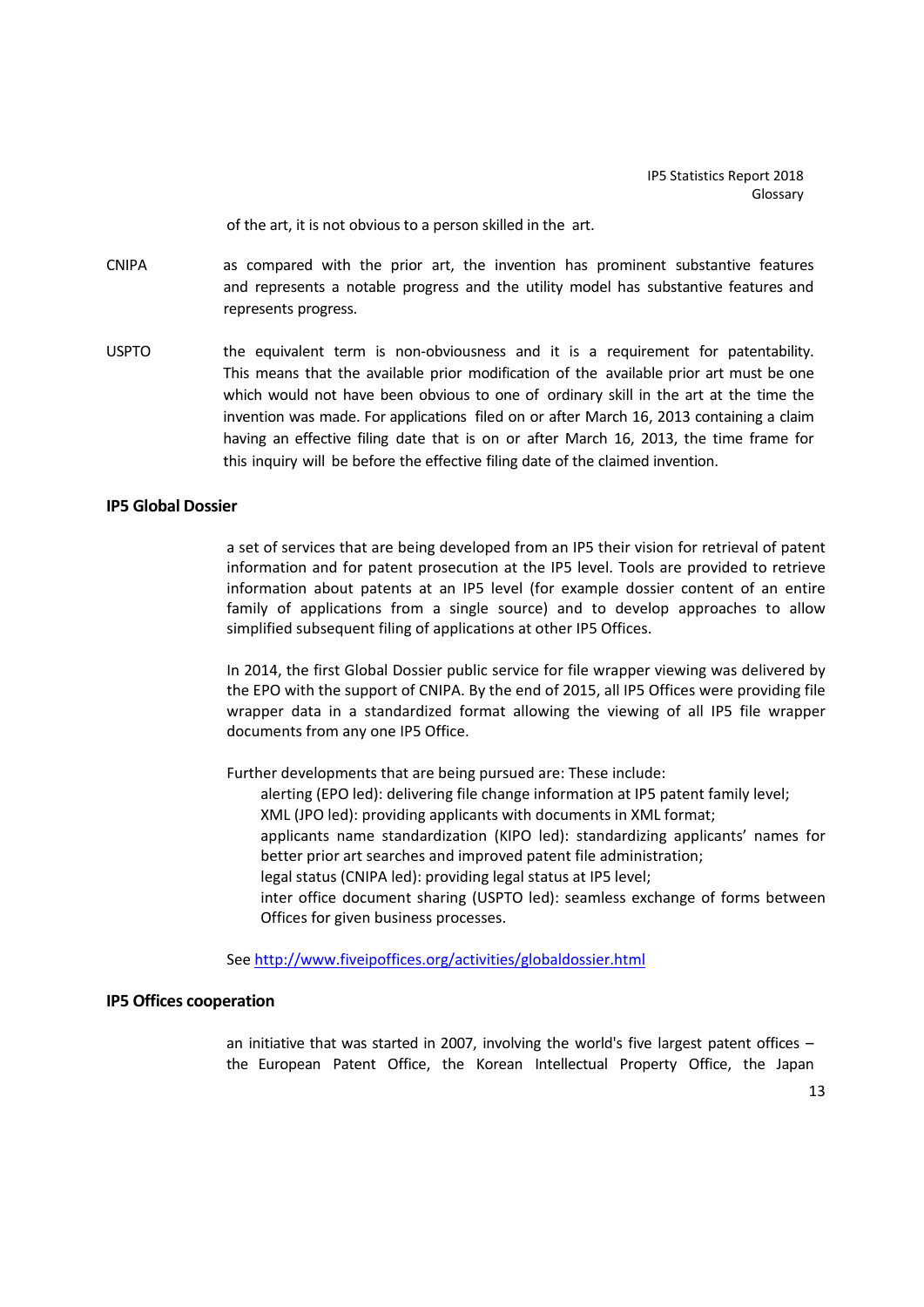Patent Office, the State Intellectual Property Office of the People's Republic of China, and the United States Patent and Trademark Office ‐ and aimed at creating an international patenting framework.

## **IP5patentfamily**

an IP5 patent family is part of a filtered subset of patent families for which there is evidence of patenting activity in all the IP5 blocs (EPC states, Japan, R. Korea, P.R. China, and the U.S.).

## **IP5 Patent Prosecution Highway**

under the IP5 PPH pilot program a PPH request can be based either on the latest PCT work product (written opinion of the ISA (WO-ISA) or international preliminary examination report (IPER)) established by one of the IP5 Offices as ISA or IPEA, or on the national work product established during the processing of a national application or a PCT application that has entered the national phase before one of the IP5 Offices, where this work product determines one or more claims to be patentable/allowable.

Where the work product contains one or more claims that are determined to be patentable/allowable, the applicant may request participation in the PPH pilot program at one of the IP5 partner offices. The procedures and requirements for filing a request with the IP5 offices are available from their respective websites.

## **IP5 Statistics Report**

a report on patent statistics published for the first time in November 2012 that is published jointly each year by the European Patent Office, the Japan Patent Office, the Korean Intellectual Property Office, the State Intellectual Property Office of the People's Republic of China, and the United States Patent and Trademark Office. The report is available both in paper copy form and on the web (IP5 web server, at http://www.fiveipoffices.org/statistics.html).

The web version contains additional annexes with information on historical statistics and this glossary of terms. The IP5 Statistics report contains many similar statistics to the *Four Office Statistics Report* and the *Trilateral Statistical Report* that were previously published annually by the same offices excluding the State Intellectual Property Office of the People's Republic of China, in the case of the *Four Office Statistics Report*, and excluding the Korean Intellectual Property Office and the State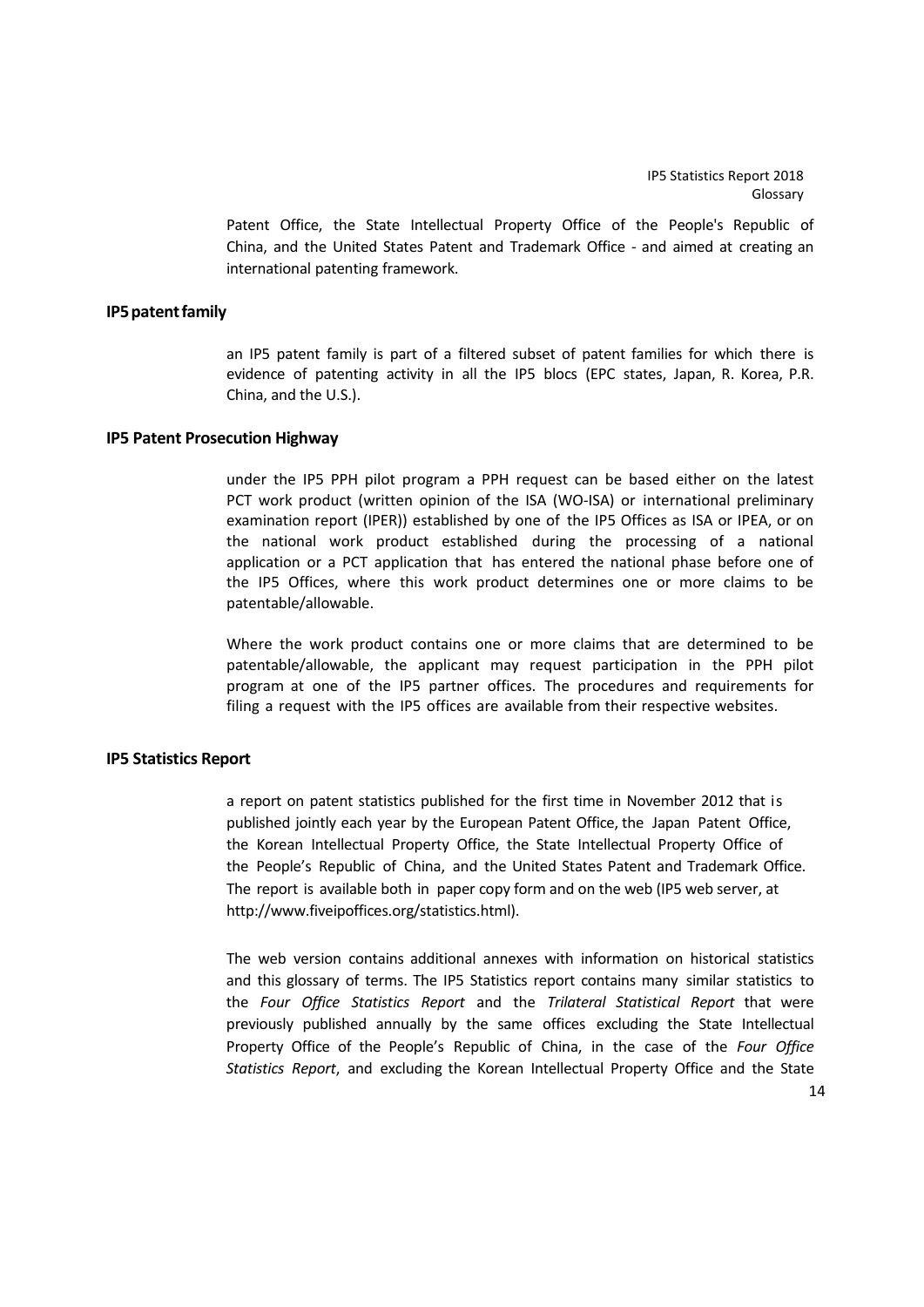Intellectual Property Office of the People's Republic of China, in the case of the *Trilateral Statistical* Report.

## **IP5 Statistics Website**

http://www.fiveipoffices.org/statistics.html

#### **Japan Patent Office (JPO)**

Japanese authority responsible for industrial property matters as patents, trademarks, utility models, and designs. See also *Intellectual property*.

#### **Key IP5 statistical indicators**

a short publication on numbers filings and grants at IP5 offices that appears at the IP5 statistics website from spring to autumn of each year, to report on provisional counts of filings and grants from the previous calendar year. This is a useful timely update, because the *IP5 Statistics Report* is not usually published until the autumn.

# **Korean Intellectual Property Office (KIPO)**

Korean authority responsible for industrial property matters as patents, trademarks, utility models, and designs.

# **Limitation**

EPO the patentee may request to have the claims of his granted patent limited (or to have the whole patent revoked for all the designated states – see *revocation*). The limitation procedure offers an opportunity to obtain a limitation of a European patent in a short and straightforward procedure.

> The request can be filed at any time after grant, after opposition proceedings, or even after expiry of the patent.

# **Maintenance**

a patent can be maintained after an opposition procedure or an interference proceeding or a reexamination proceedings, possibly in an amended form. Patents can be maintained up to their terms by payment of renewal fees.

EPO twenty years from the date of filing. During examination, yearly renewal fees are due to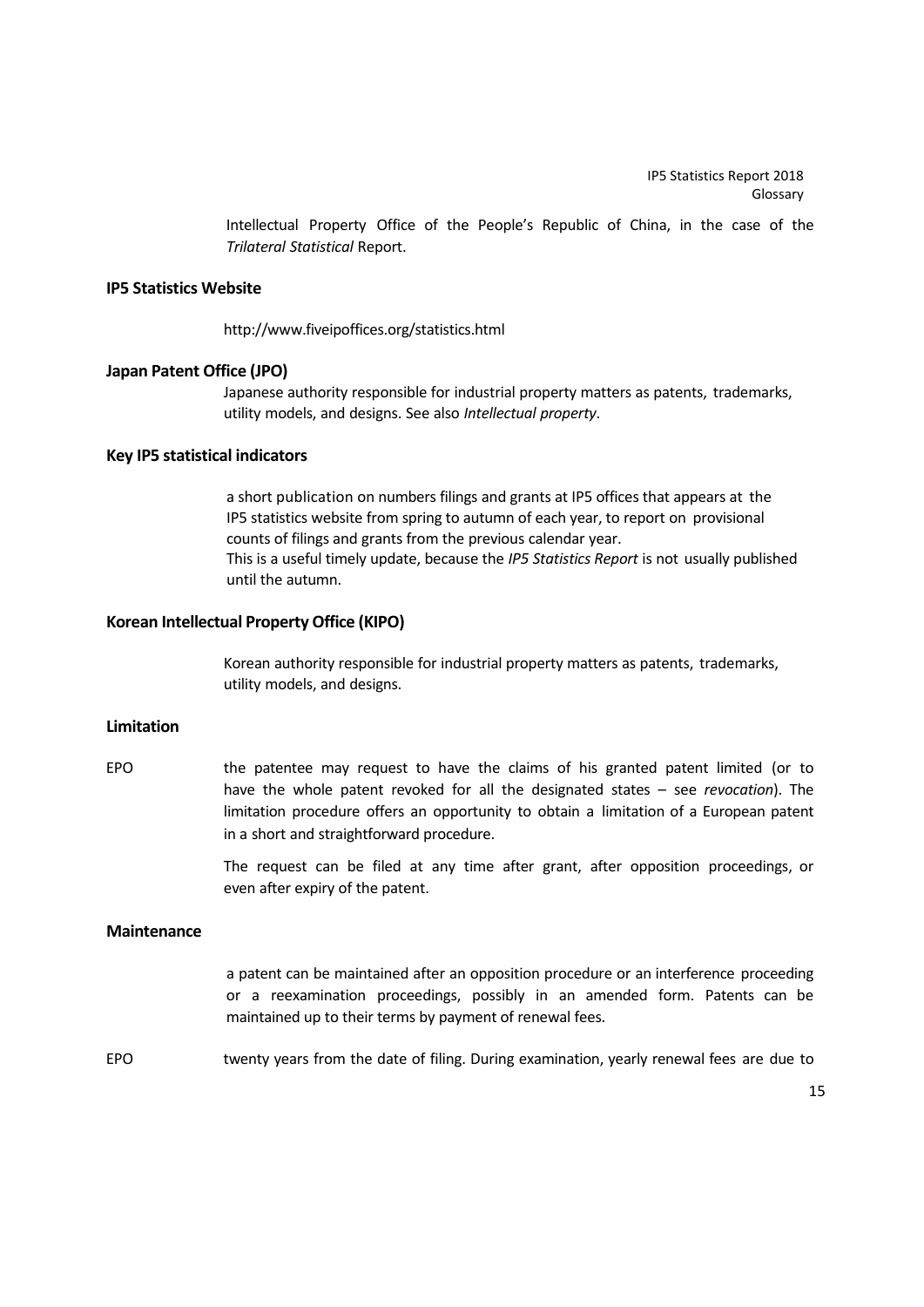the EPO at the beginning of the patent years from the  $3<sup>rd</sup>$  year onward. After grant, renewal fees are payable to national offices of the EPC contracting states instead, under terms specified by statutes in each country.

- JPO/KIPO twenty years from the date of filing. At the time of grant, a minimum patent fee for the  $1<sup>st</sup>$  to  $3<sup>rd</sup>$  years must be paid at one and the same time. The annual fees for the 4th year onward may be paid in the amount equivalent to a single year or several years in a lump sum.
- CNIPA twenty years from the date of filing. When the applicant goes through the formalities of registration of the grant of patent right, it or he shall pay a registration fee for the grant of patent right, printing fee for the announcement of grant of patent right and the annual fee of the year in which the patent right is granted. The annual fee of the patent right after the year in which the patent is granted shall be paid before the expiration of the preceding year.
- USPTO most utility patents are subject to a maximum term of twenty years from the date of earliest filing; maintenance fees are fees required to be paid for all utility patents based on applications filed on or after December 12, 1980, to maintain a patent in force beyond 4, 8, and 12 years after the date of grant. Maintenance fees are not required for any plant patents or for any design patents.
- *NB maintenance is also an accounting term for costs arising from maintaining buildings etc.*

## **National application**

a patent application filed with a national office under the national procedure.

#### **National office**

a national authority responsible for intellectual property matters in one country (e.g. patents, trademarks, copyright, utility models, designs).

# **National (regional) phase**

the procedure where a PCT international application is processed by a national patent office or regional patent organization, which is designated in the PCT international application, under its national law or treaty, following an explicit request by the applicant and on condition that the requirements in the PCT Article 22(1) or Article 39(1) are fulfilled. The above procedure is referred to as "*regional phase*" when the PCT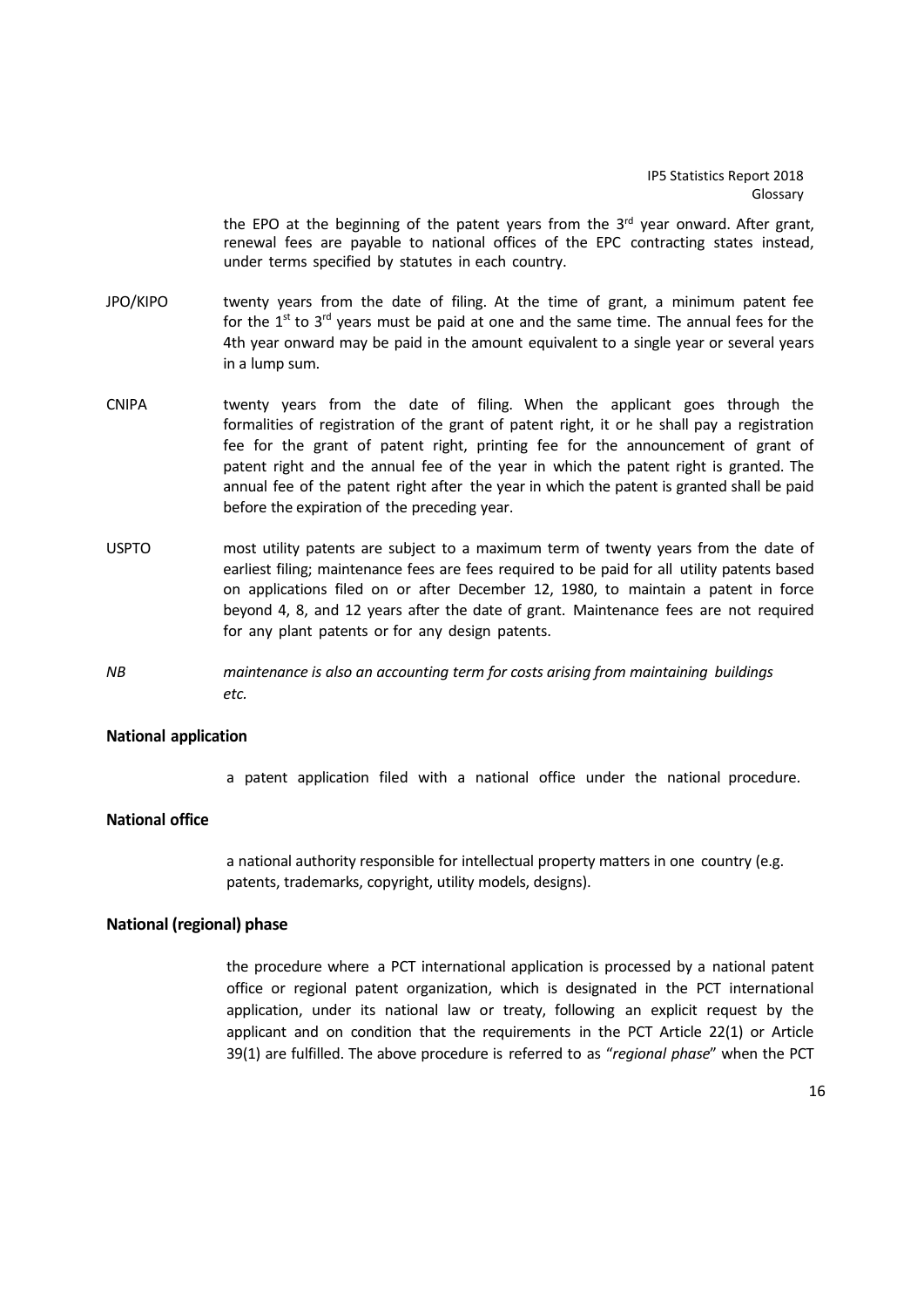application is processed by a regional patent organization.

See also *Euro‐PCT application‐regional phase.*

#### **National procedure**

patent examination and granting procedure in a single country.

## **National Center for Industrial Property Information and Training (INPIT)**

JPO the INPIT works with the JPO to support various activities such as access to gazettes, consultation, information dissemination, training and development of human resources. The center also manages the database for industrial property information which is called "J-PlatPat" to supply online industrial property information for free.

## **Non‐obviousness**

see *Inventive step*

## **Novelty**

- EPO an invention shall be considered to be novel if it does not form part of the state of the art, which comprises everything made available to the public by means of a written or oral description, by use, or in any other way, before the date of filing of the application.
- JPO/KIPO an invention is novel when its content of invention is not known at the time of filing, and if known at such time, the patent cannot be granted.
- CNIPA the invention or utility model does not form part of the prior art, nor has any entity or individual filed previously before the date of filing with the patent administration department under the State Council an application relating to the identical invention or utility model disclosed in patent application documents published or patent documents announced after the said date of filing.
- USPTO a requirement for patentability, a claimed invention lacks novelty if each and every element as set forth in a claim is found, either expressly or inherently described, in a prior art reference.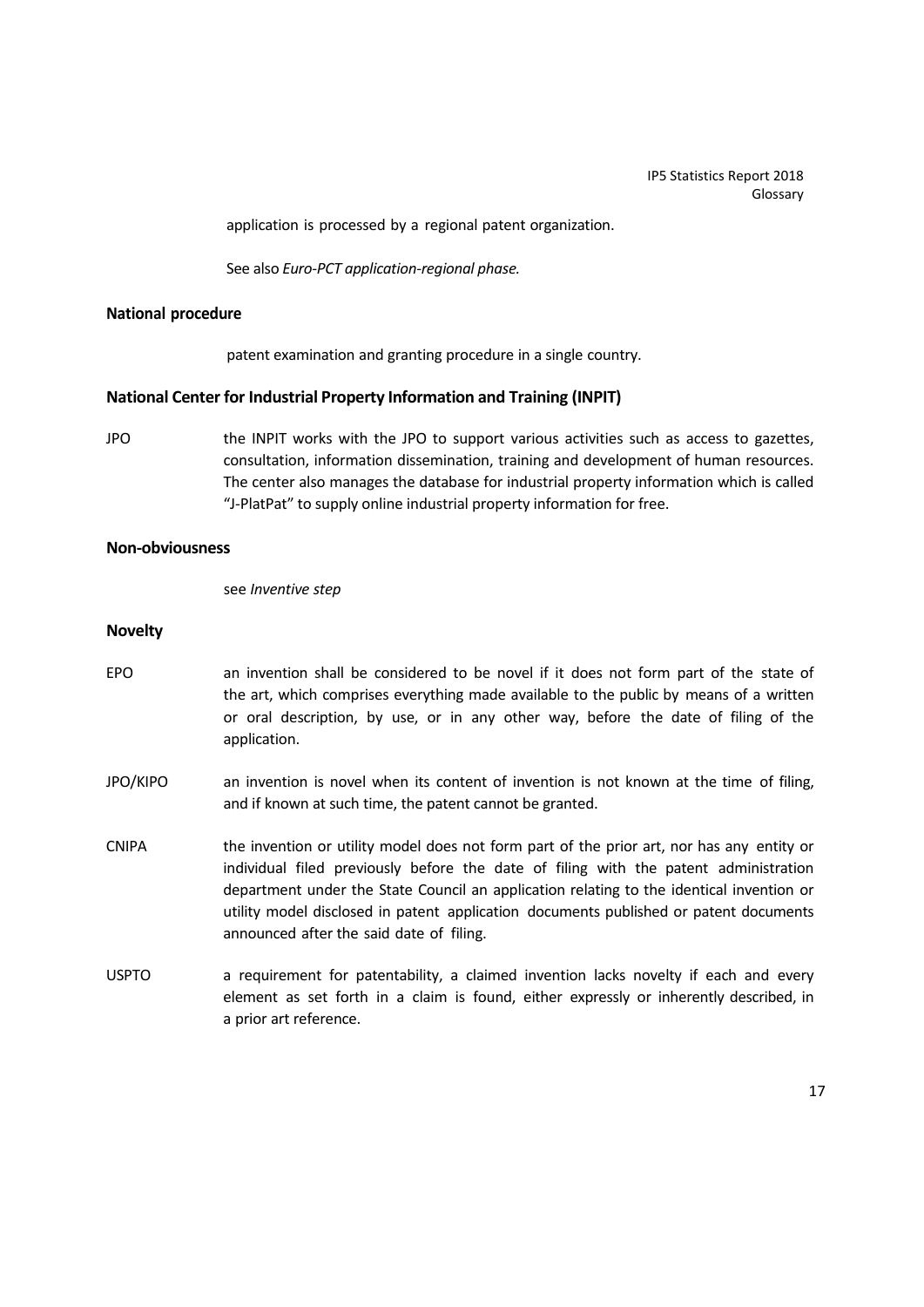#### **Opposition**

- EPO within nine months of the publication of the mention of the grant of a European patent in the European Patent Bulletin, any person may give notice to the EPO of opposition to the European patent granted, invoking lack of patentability, e.g. lack of novelty or inventive step or lack of sufficiently clear and complete disclosure of the invention, or the fact that the granted patent extends beyond the application as filed. The oppositions for European patents are dealt with by opposition divisions of the EPO.
- JPO within six months from the date of the publication of the gazette containing the patent, any person may file an opposition to grant of the patent to the JPO, invoking lack of patentability, e.g. lack of novelty or inventive step, or violation of enablement, support or clarity requirement, or addition of new matter beyond the application as filed. The oppositions are dealt with by the Trial and Appeal Department of the JPO.
- KIPO n.a. (Patent opposition system was deleted on March 3, 2006.)
- CNIPA n.a. (Patent opposition system has been deleted since July 1, 2001.)
- USPTO any party may provide evidence that is adverse to a patent application or to publication, within two months of publication (third party submission in published applications), after publication if accompanied by the written consent of the applicant (a protest) or during the period of enforceability of a granted patent (a reexamination). Beginning in September 16, 2012, this time period for third party submission was changed to the later of 6 months after publication or the date of a first rejection of any claim in an office action.

# **Paris Convention**

an international convention, established in 1883, which is currently administered by the World Intellectual Property Organization. It set up the basic characteristics of the modern international patent system, allowing in particular for subsequent filings, which claim the priority of the first filing, to be made at other patent offices within the following twelve month period. The convention also concerns other matter such as equal treatment, territoriality of patents, and other sets of common rules.

#### **Patent Cooperation Treaty (PCT)**

an international treaty, established in 1970, administered by the World Intellectual Property Organization, participated in by 148 contracting states (as of December 31,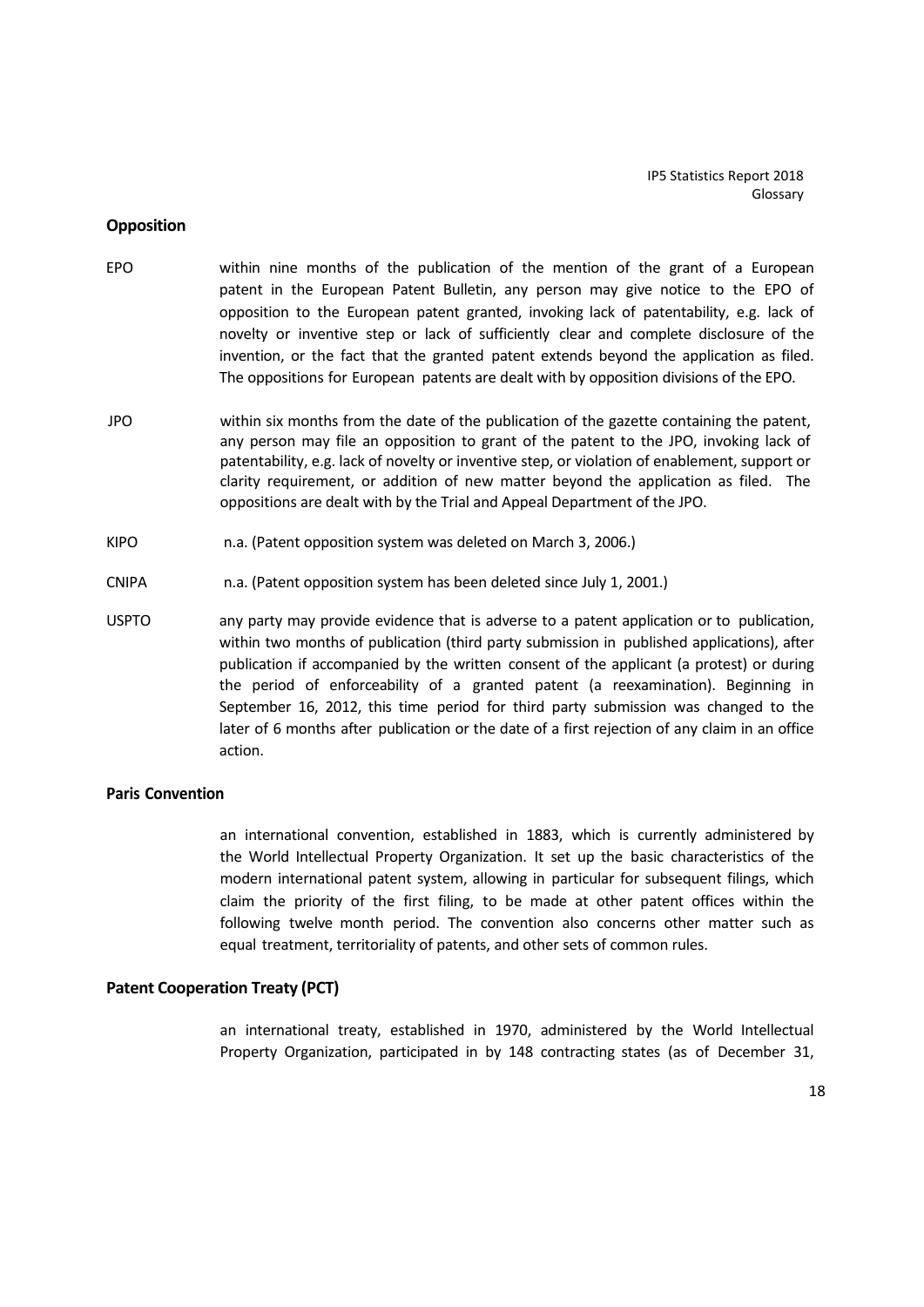2013), providing an alternative system whereby the applicants can file patent applications in foreign countries.

#### **Patent granted**

- EPO when the examining division or the examiner is of the opinion that the application and the invention to which it relates meet all requirements set, it decides to grant the patent. The grant is effective from the date it is mentioned in the European Patent Bulletin.
- JPO when the examination is completed by an examiner and there is no reasons for refusal to be found, a copy of decision to grant a patent is mailed to the applicant, who then has got 30 days for payment of the patent fee. After this payment, the patent right is registered to the Patent Register in JPO and an exclusive right is granted for a specific period.
- KIPO when the examination is completed by an examiner and there is no reasons for refusal to be found, a certified copy of decision to grant a patent is mailed to the applicant, who has then got 3 months for payment of the patent fee. After this payment, the patent right is registered to the Patent Register in KIPO and an exclusive right is granted for a specific period.
- CNIPA after CNIPA issues the notification to grant the patent right, the applicant shall go through the formalities of registration within 2 months from the date of receipt of the notification. If the applicant completes the formalities of registration within the said time limit, CNIPA shall grant the patent right, issue the patent certificate and announce it.
- USPTO may occur only after the issue fee is paid and all other requirements have been met (e.g., drawings) within the time allowed by law; the application is forwarded to the printer for Final Data Capture (FDC) and final issue preparation. At this point, the application can only be retrieved if it is withdrawn from issue. The application is assigned a patent number and issue date about ten days before the application issues as a patent. An Issue Notification is mailed to inform the applicant of the patent number and issue date. A bond paper copy of the patent grant is ribboned, sealed, and mailed by the Office of Data Management.

# **Patent Prosecution Highway or PPH**

a set of initiatives for providing accelerated patent prosecution procedures by sharing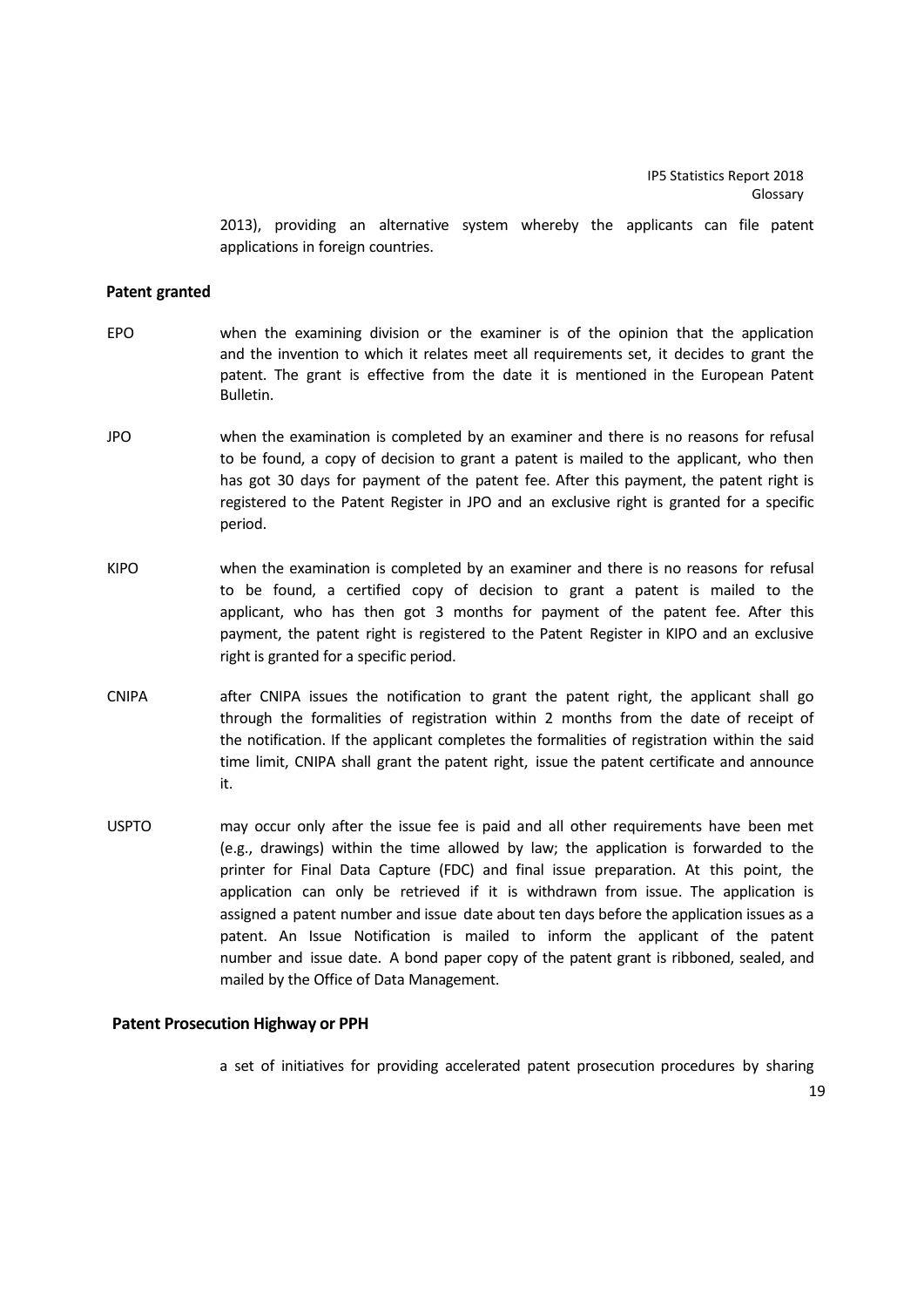information between some patent offices. It also permits each participating patent office to benefit from the work previously done by the other patent office, with the goal of reducing examination workload and improving patent quality.

#### **Patent right**

protection in a sovereign state provisionally conferred by a patent application and confirmed by a later grant. In a supranational procedure, (e.g. PCT, EPO) a single application can confer multiple patent rights in different countries by means of multiple designations.

## **PATSTAT**

EPO Worldwide patent statistical database.

# **PCT application**

international application filed under the Patent Cooperation Treaty.

# **PCTChapterII**

a chapter in the Patent Cooperation Treaty specifying the procedure where the applicant can request that an international preliminary examination be carried out by a competent International Preliminary Examination Authority.

# **PCT internationalsearch**

search carried out on a PCT international application to discover the documents or other types of disclosures that may affect the patentability of the claims.

## **Pendency**

time taken to achieve certain actions of the granting procedure, measured from a reference date to the date of completion of the specified action. This can be the time taken by the office to complete an action or the time taken to complete a sequence of actions. Generally pendency statistics indicate an average duration for a given action from a specified reference date.

# **Plant patent**

USPTO legal protection that generally can be granted for a new and distinct, invented or discovered asexually reproduced plant.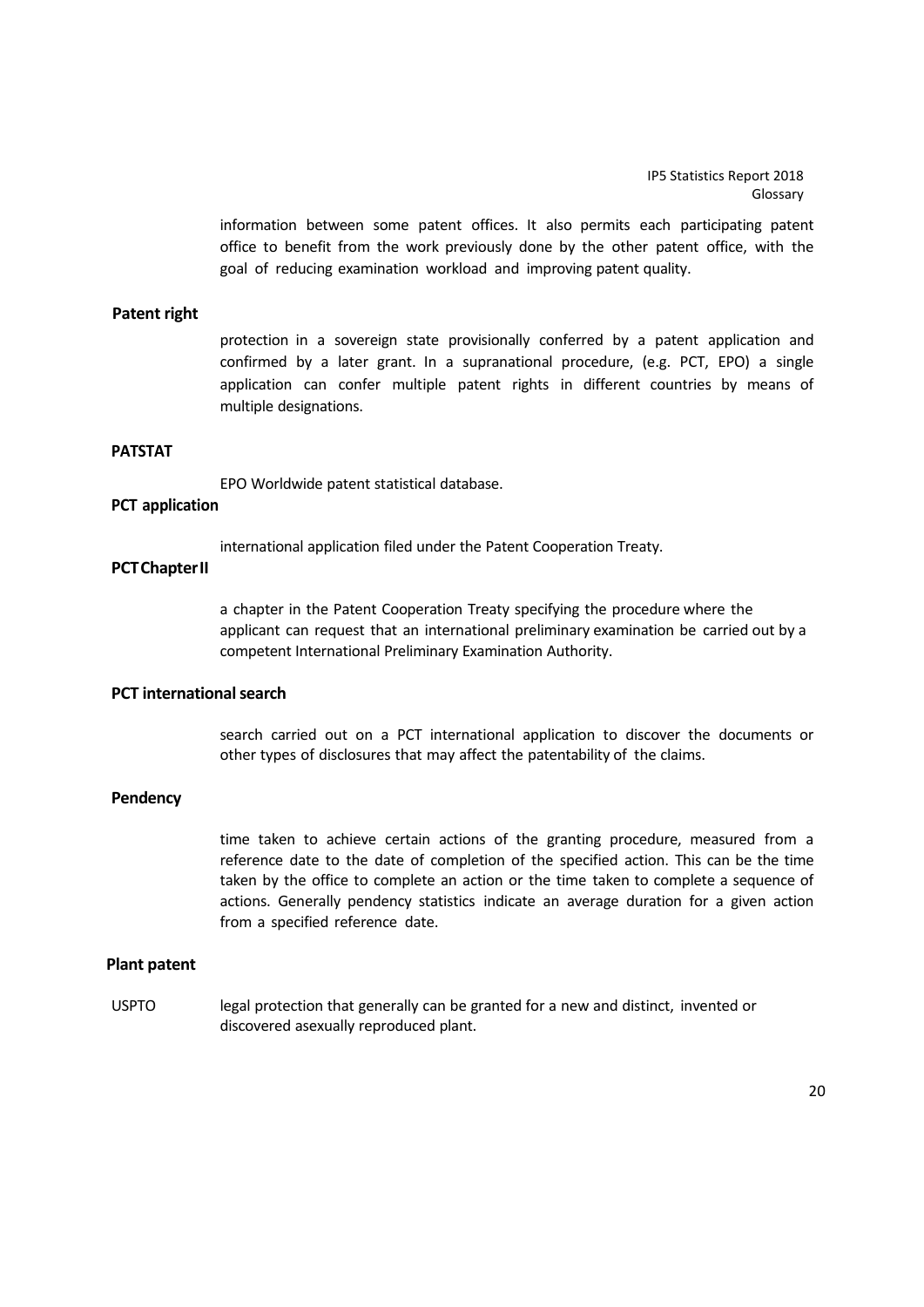#### **PriorArt**

the complete information publicly available related to matter for which protection is sought in a patent application. Also known as state of the art. See also *PCT International search*.

# **Priority**

under the terms of the Paris Convention of 1883 and its later amendments, an applicant may make a subsequent filing for the same invention in another jurisdiction within 12 months of a first filing, quoting the priority of the first filing.

#### **Provisional patent application**

USPTO U.S. national application for patent that does not require a patent claim, oath or declaration, or any information disclosure (prior art) statement. Provisional patent applications provide the means to establish an early effective filing date in a non‐ provisional patent application, automatically become abandoned after one year, and cannot claim priority to, or the benefit of, another application.

# **Publication**

the event where the content of the patent application is disclosed to the public. In most jurisdictions, the patent applications are published promptly at 18 months after the earliest priority date (or filing date where no priority is claimed), subject to certain conditions. Another publication is made at grant.

- EPO the European search report is published by the EPO if possible together with the application. At the same time as it publishes the mention of the grant of the European patent, the EPO also publishes a specification of the European patent containing the description, the claims, and any drawings. International applications, for which the European Patent Office is the designated office are, when published, also mentioned in the European Patent Bulletin.
- JPO the application is published 18 months after filing to ensure that no duplication of research and application is made. In addition, in case of a request for early disclosure by the applicant, the application is published earlier than 18 months. After a patent application is registered as a patent right, its patent gazette will be published about three months later from its registration date. It contains patent number, registration date, application number, filing date, patentee, inventor, specification, claims,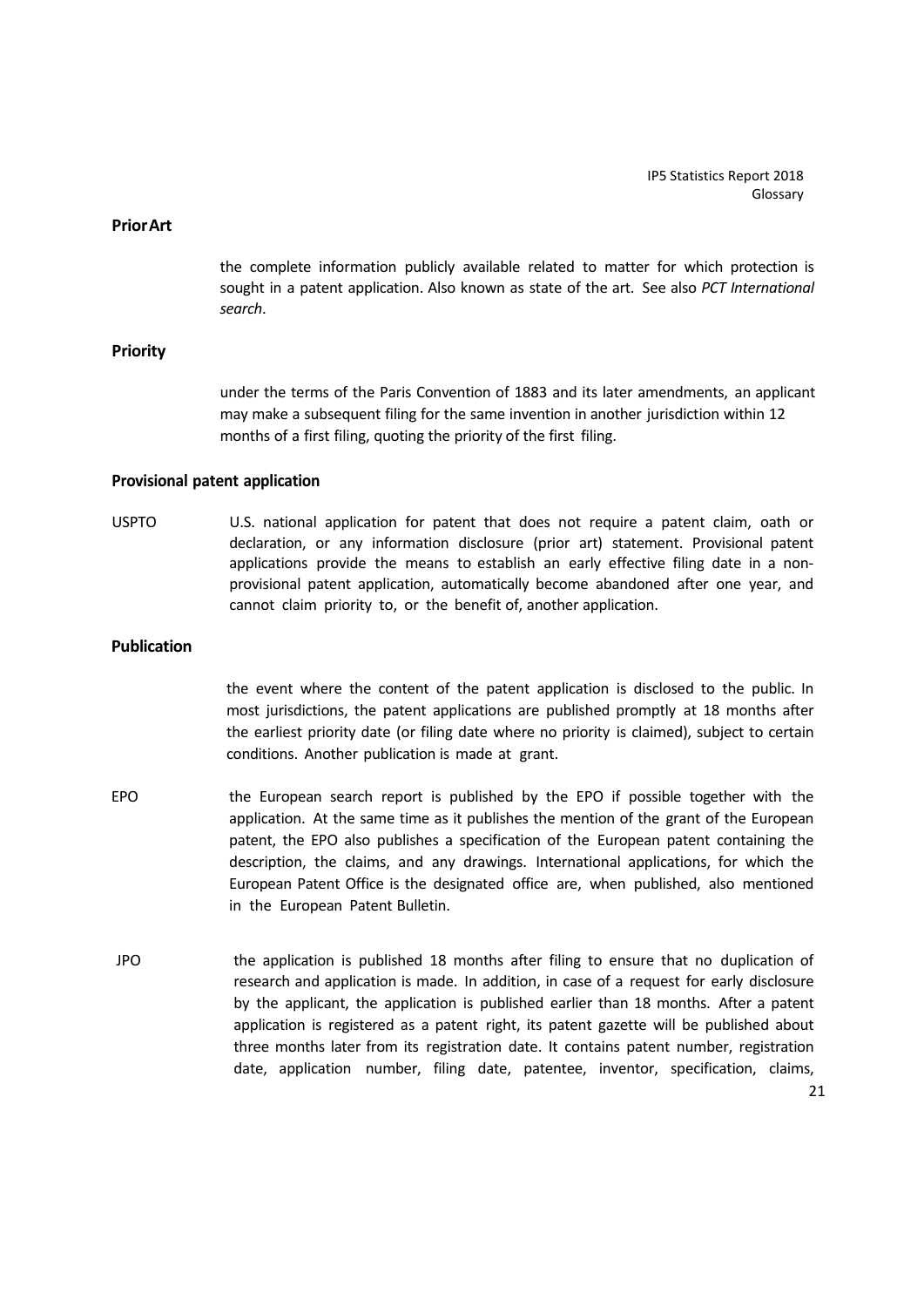drawings and other necessary information.

- KIPO the application is published 18 months after filing to ensure that no duplication of research and application is made. In addition, in case of a request for early disclosure by the applicant, the application is published earlier than 18 months.
- CNIPA where, after receiving an application for a patent for invention, CNIPA upon preliminary examination, finds the application to be in conformity with the requirements of the Patent Law, it shall publish the application promptly after the expiration of 18 months from the date of filing. Upon the request of the applicant, CNIPA publishes the application earlier.
- USPTO except in limited circumstances, non‐provisional applications are published at 18 months after the earliest filing date for which a benefit is sought.

#### **Re‐examination proceedings**

see *Opposition* and *Revocation*

- CNIPA see *Appeal*
- USPTO refers to the USPTO process for conducting a second examination of any claim of the patent on the basis of prior art patents or printed publications which the requester states to be pertinent and applicable and to have a bearing on the patentability. The request may be filed at any time during the period of enforceability. A request for ex parte re‐examination (under 35 U.S.C. 302) or inter partes reexamination (under 35 U.S.C. 311) may be filed.

#### **Receiving Office**

The office at which a patent application is filed, even though patent protection may be sought in other jurisdictions. This is particularly relevant for international phase PCT applications, since a single application automatically designates a wide range of jurisdictions.

# **Refusal**

EPO/JPO/KIPO if an application does not fulfill the necessary requirements, it will be refused by the office.

CNIPA see *Rejection*

USPTO n.a. (this does not apply to patent applications; however, a defined set of submission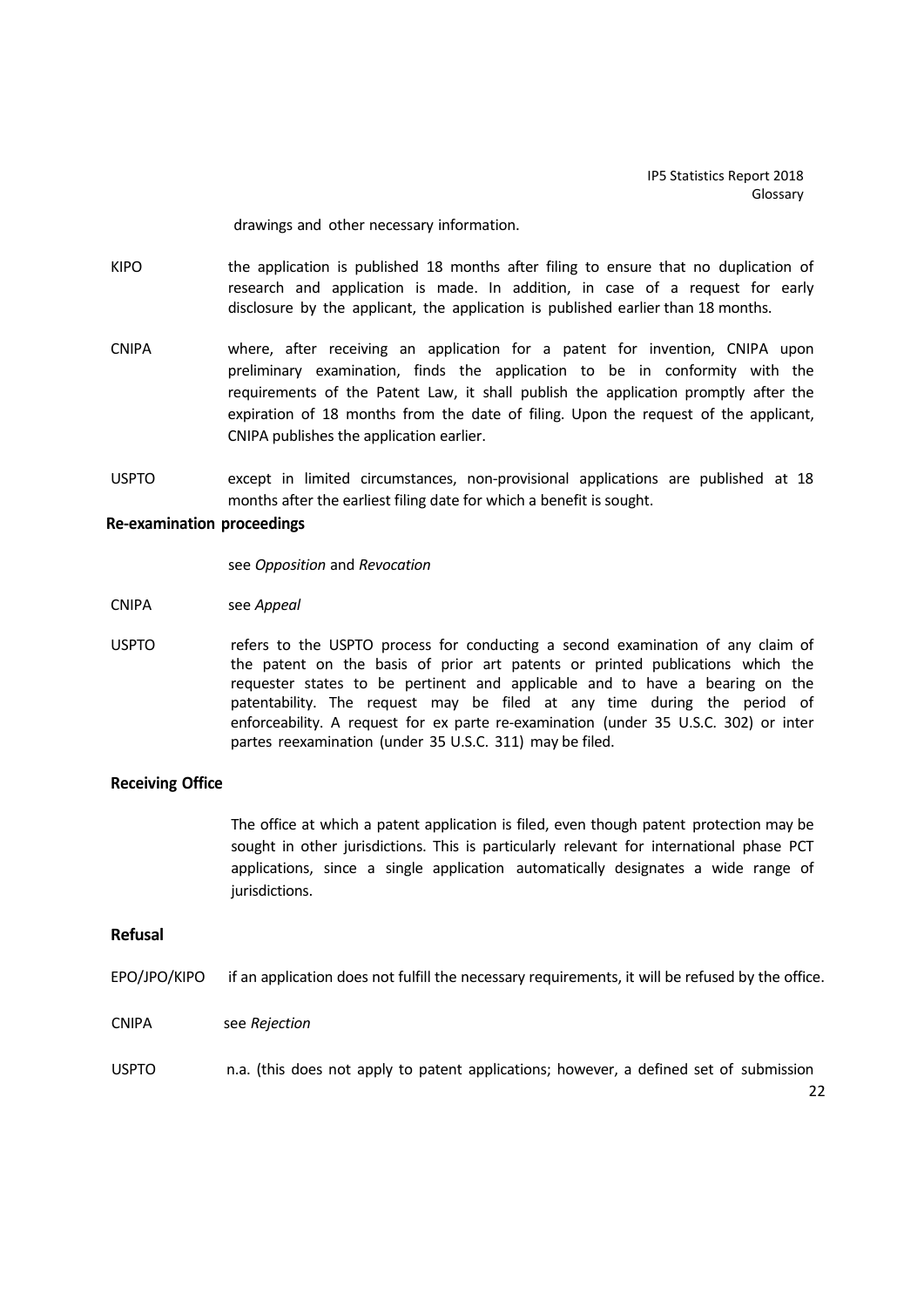documents is required before the submission can be considered to be a complete application).

#### **Regional application**

patent application filed under a supranational patent system covering several countries of the same geographical zone.

European Patent Organization (38 European countries as of December 31, 2016), Eurasian Patent Organization (9 East European and Asian countries), African Intellectual Property Organization (17 African countries), African Regional Industrial Property Organization (19 African countries), Gulf Cooperation Council (6 countries).

#### **Reissued patent**

- EPO/JPO see *Amended form*
- KIPO new version of the patent in which an amendment of the description, claims and/or drawings is reflected after an invalidation trial
- CNIPA n.a.
- USPTO may be issued by the Director whenever any patent is, through error without any deceptive intention, drawing, or by reason of the patentee, claiming more or less than he had a right to claim in the patent. On the surrender of such patent and the payment of the fee required by law, the patent may be reissued for the invention disclosed in the original patent, and in accordance with a new and amended application, for the unexpired part of the term of the original patent. No new matter shall be introduced into the application for reissue. The phrase "*without any deceptive intention*" was deleted from 35 U.S.C. 251 on September 16, 2012.

#### **Regional phase**

EPO See *Euro‐PCT application‐regional phase.*

#### **Rejection**

- EPO if an opposition or an appeal does not fulfill the necessary requirements, it will be rejected by the office.
- JPO/KIPO see *Refusal*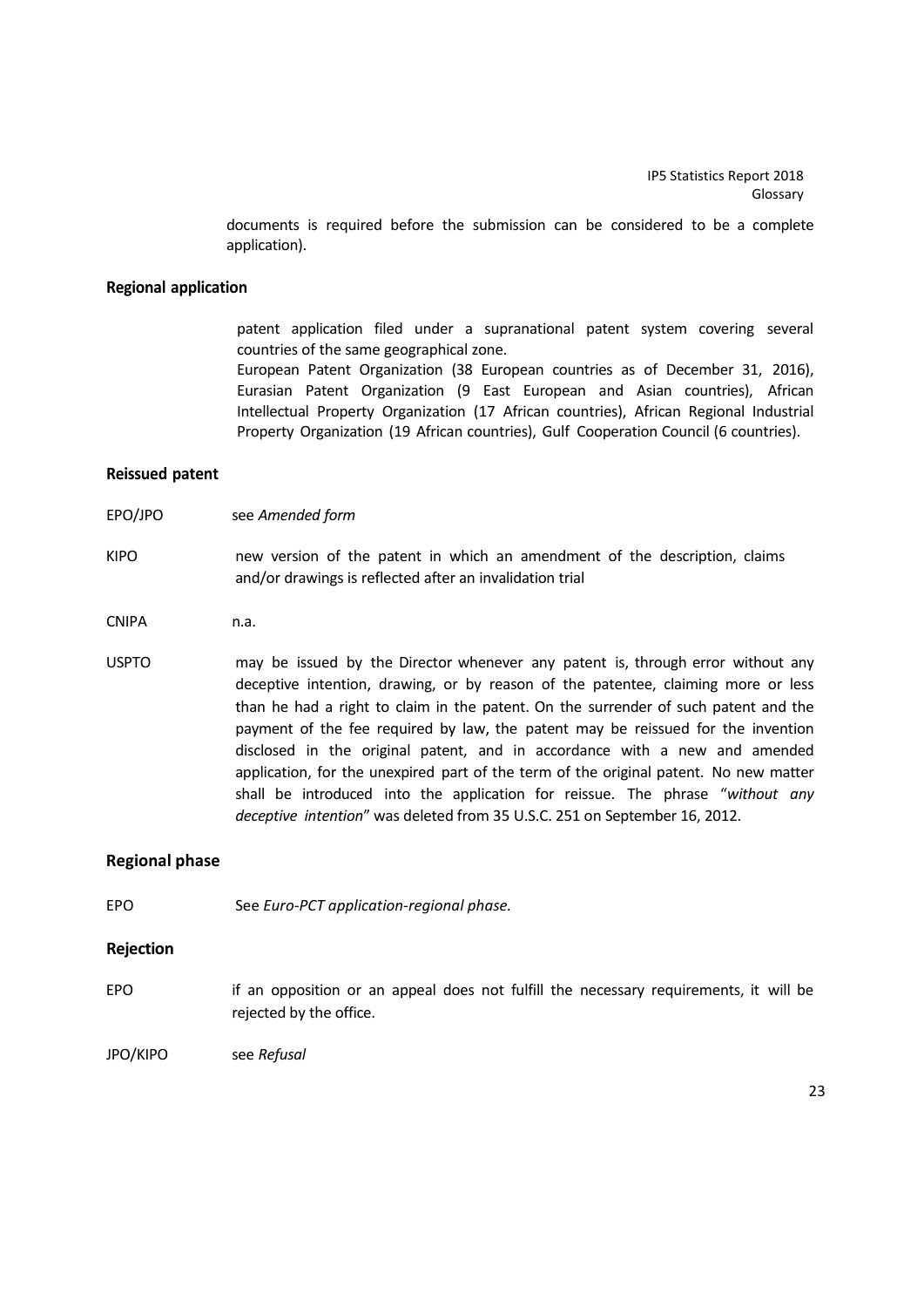- CNIPA if an application does not fulfill the necessary requirements, it will be rejected by the office.
- USPTO a written statement by an examiner that explains why a claimed invention is not considered patentable.

#### **Request for Continued Examination (RCE)**

USPTO a USPTO procedure under which an applicant may obtain continued examination of an application by filing a submission and paying a specified fee, even if the application is under a final rejection, appeal, or a notice of allowance.

## **Revocation**

- EPO if the opposition division considers that the grounds for opposition prejudice the maintenance of the patent, it shall revoke the patent. The patentee may request to have the whole patent revoked for all the designated states. The request can be filed at any time after grant, after opposition proceedings, or even after expiry of the patent.
- JPO/ KIPO the patent will be revoked when the appeals collegiate comes to the agreement that a patent should be revoked on the basis of the reason for the appeal.
- CNIPA see *Invalidation*
- USPTO at the conclusion of a reexamination proceedings, any patent claims that are determined to be unpatentable are cancelled.

## **Search report**

EPO a report on the results of the search drawn up by the search division after the patent application has been accorded a date of filing and is not deemed to be withdrawn. See *European search*.

JPO/KIPO/CNIPA n.a. /USPTO

## **Sector of technology**

the fields of technology associated with the International Patent Classification (IPC) are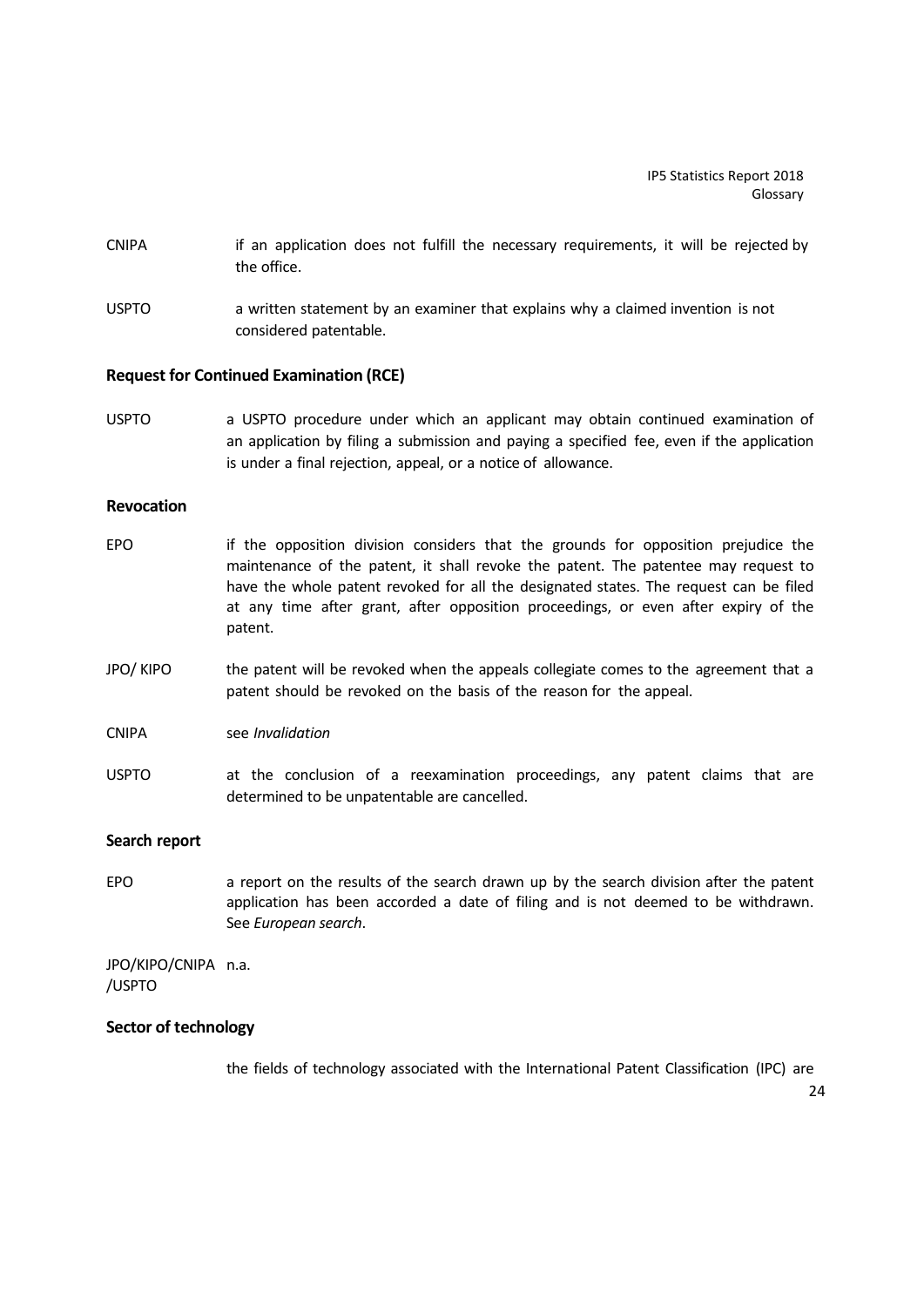grouped into five main sectors of technology (see *Field of technology*).

# **State Intellectual Property Office of the People's Republic of China**

Chinese authority responsible for industrial property matters as patents, utility models, and designs.

# **State of the Art**

see *Prior art*

## **Supplementary search**

- EPO search carried out by the European Patent Office on a Euro-PCT application in the regional phase for which the International Search Authority was not the European Patent Office.
- JPO/KIPO n.a.
- CNIPA an updated search
- USPTO to locate prior art that was unavailable at the time of the original search, such searches may be performed, as necessary, during the pendency of an application.

# **Supranational procedure**

either a regional procedure: the European Patent Convention, the Harare Protocol, the Eurasian Patent Convention, the Gulf Cooperation Council or the Patent Cooperation Treaty. See also *Regional application*.

# **Technical appeal**

EPO an appeal on a decision taken during the patent procedure.

# **Technical field**

a level of aggregation within a patent classification. See also *International Patent Classification*.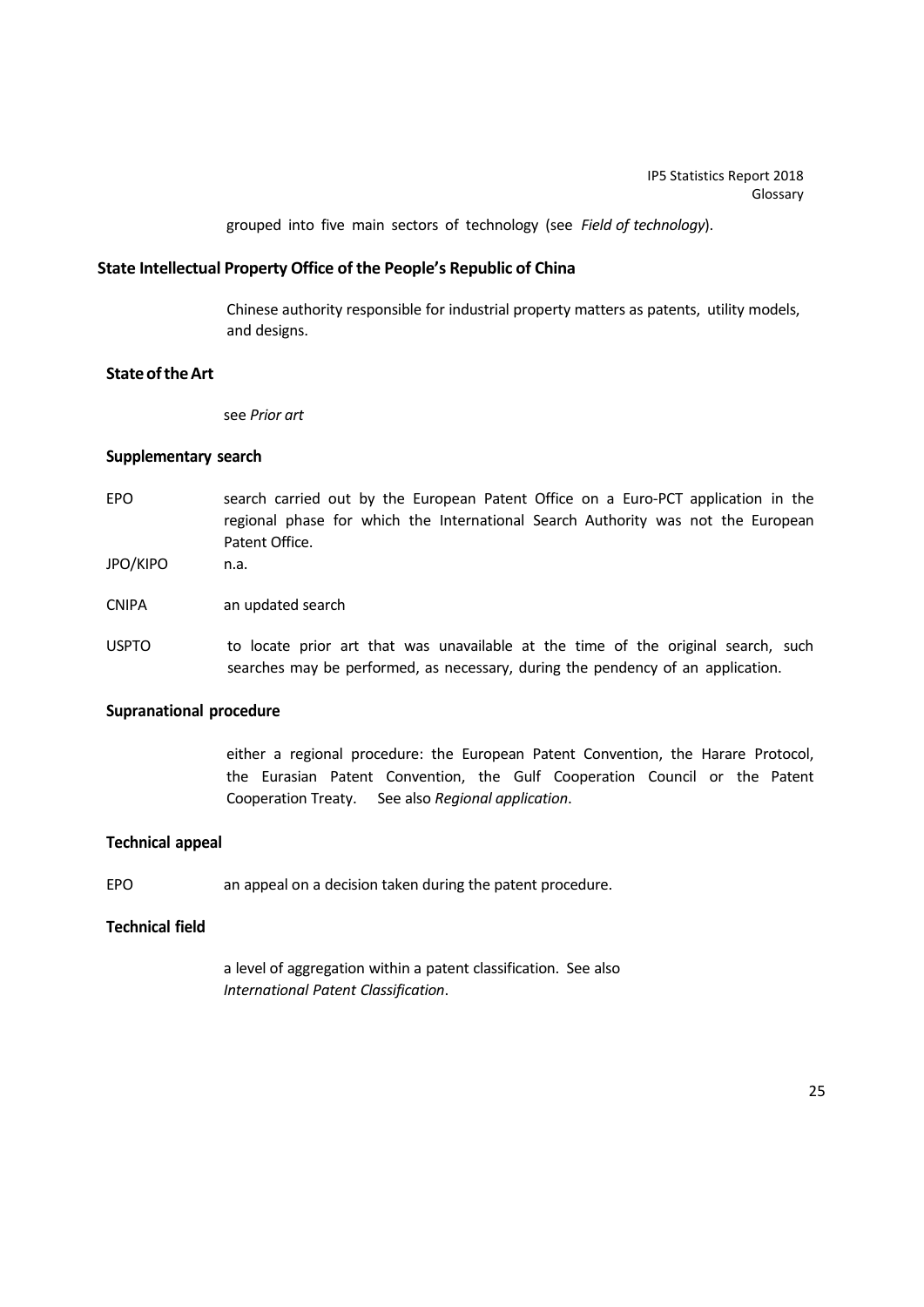## **Third party**

EPO/JPO/KIPO party other than the party concerned with the patent application. /CNIPA

USPTO this term usually refers to a requester in a reexamination proceedings, other than the patent owner or its privies.

## **Trilateral Offices**

the European Patent Office, the Japan Patent Office, and the United States Patent and Trademark Office.

# **Trilateral patent family**

a Trilateral patent family is part of a filtered subset of patent families for which there is evidence of patenting activity in all Trilateral blocs (EPC states, Japan, and the U.S.).

## **Trilateral Statistical report**

see *IP5 Statistics Report*

## **Unitary patent**

EPO in Europe, this "European patent with unitary effect" will be another option for users besides already‐existing nation patents and classical European patents. A unitary patent will be a European patent granted by the EPO under the provisions of the European Patent Convention to which unitary effect for the territory of the 26 participating states is given at the patentee's request. The unitary patent will thus not affect the EPO's day‐ to‐day search, examination and granting work.

## **United States Patent and Trademark Office (USPTO)**

as an agency of the United States Department of Commerce, the primary services provided by the USPTO are examining patent and trademark applications and disseminating patent and trademark information.

## **U.S. patent classification system**

an official patent classification system used and maintained by the United States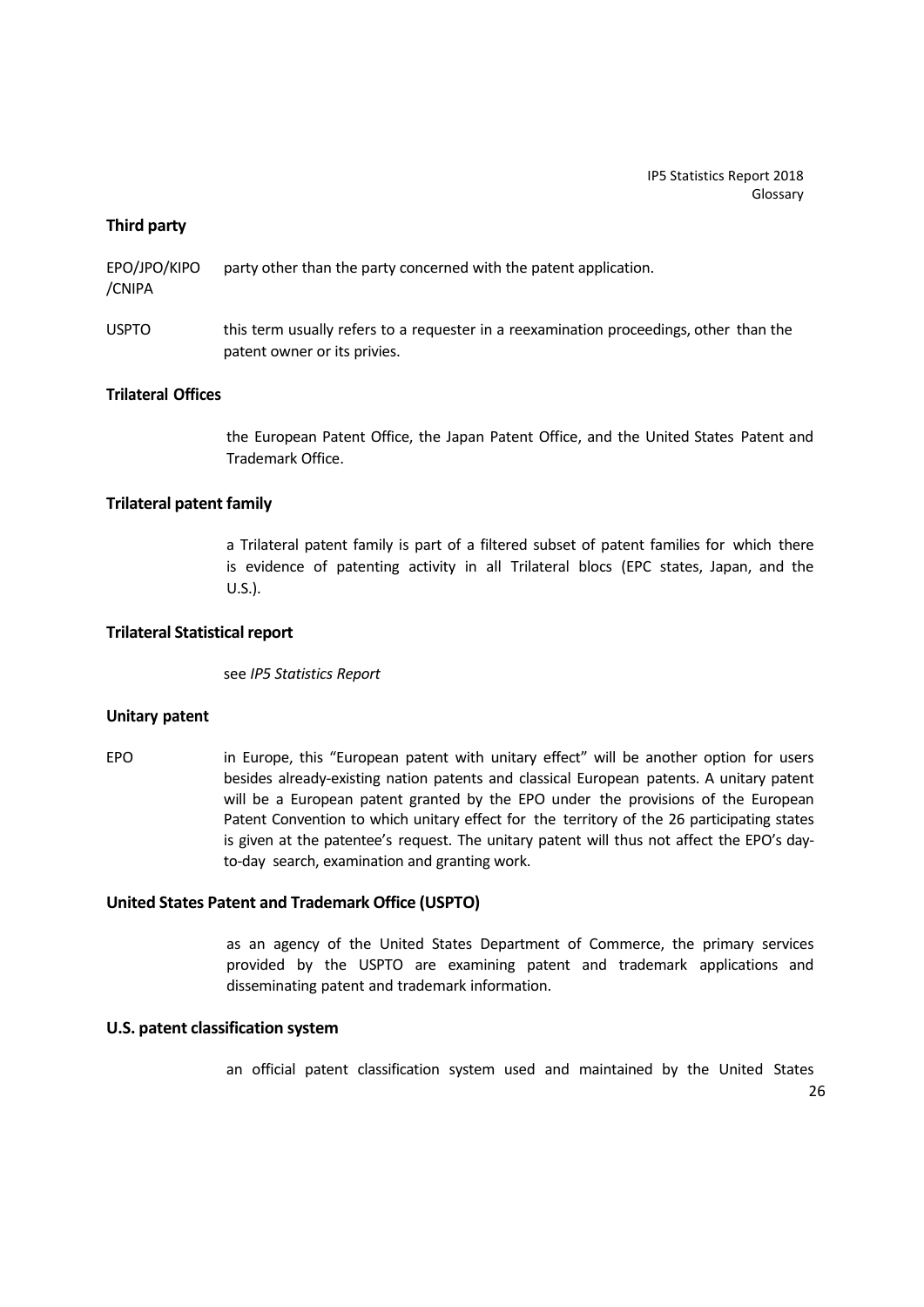Patent and Trademark Office (USPTO), that contains more than 400 classes. USPTO is in the process of transitioning to the cooperative classification system (CPC) that will be jointly administered by EPO, and USPTO. See *CPC*.

## **Utility**

- EPO/JPO/KIPO see *Industrial applicability*
- USPTO an invention has a well‐established utility if (*i*) a person of ordinary skill in the art would immediately appreciate why the invention is useful based on the characteristics of the invention (e.g., properties or applications of a product or process), and (*ii*) the utility is specific, substantial, and credible. Utility is a requirement for patentability.

## **Utility model**

an exclusive right granted for an invention, which allows the right holder to prevent others from commercially using the protected invention, without his authorization, for a limited period of time. In its basic definition, which may vary from one country (where such protection is available) to another, a utility model is similar to a patent. In fact, utility models are sometimes referred to as "*petty patents*" or "*innovation patents*."

#### **Utility patent**

USPTO legal protection that can be granted for any new, useful, and non-obvious process, machine, article of manufacture, or composition of matter, or any new and useful improvement thereof. The USPTO utility patent has similarities to patents (not utility models) issued by EPO, JPO, KIPO, and CNIPA.

#### **Validation agreement**

EPO an agreement by a country or organization that is not itself currently one of the *EPC contracting states*, that European patents are valid within its jurisdiction.

## **Withdrawal**

- EPO/CNIPA an application is withdrawn either on request of the applicant or by decision of the office to consider the application to be withdrawn because the applicant fails to reply in due time to a communication by the office or fails to pay a fee. Under some conditions, the proceedings may be resumed.
- JPO/ KIPO an applicant can withdraw his/her application voluntarily.